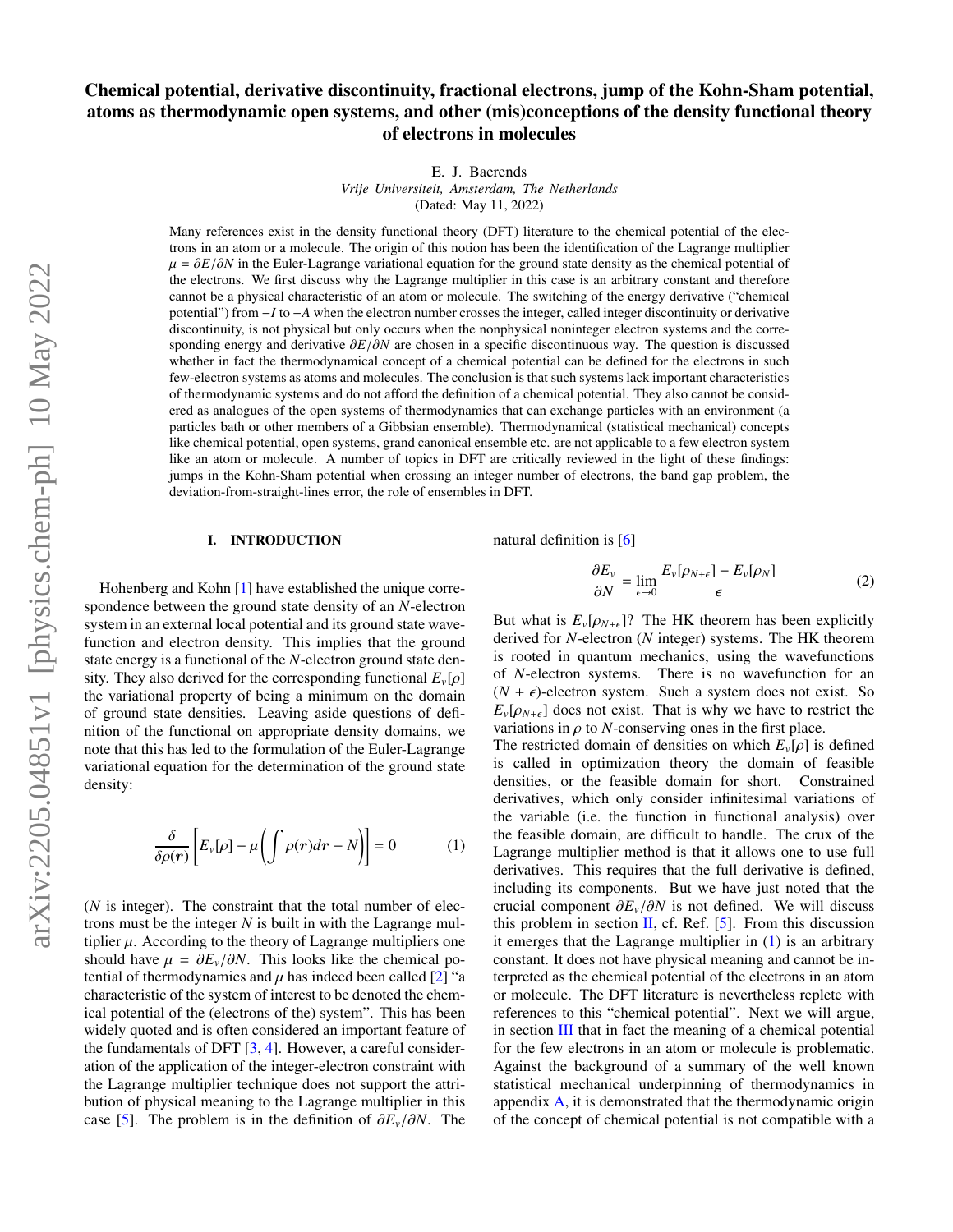few-electron quantum mechanical system that does not obey the characteristic properties of a macroscopic thermodynamic system.

In a well-know paper Perdew et al. [\[7\]](#page-20-6) (PPLB) have highlighted the paradox that arises when  $\mu$  of Eq. [\(1\)](#page-0-0) is considered a chemical potential. As a solution they propose to extend the domain of densities on which  $E_{\nu}[\rho]$  is defined by introducing an ensemble of two states with different electron numbers. It has been argued (see Ref.  $[5]$  and section [II\)](#page-1-0) that this does not solve the problems with the identification of  $\mu$ in [\(1\)](#page-0-0) as a chemical potential.

We note in passing that similar criticism as the one here against the quantity ∂*Ev*[ρ]/∂*<sup>N</sup>* can be levelled against the derivative  $\partial E_{\nu}[\rho]/\partial n_i$ , where  $n_i$  is the occupation number of orbital  $\phi$  in the Kohn-Sham approach of DFT In KS DFT orbital  $\phi_i$  in the Kohn-Sham approach of DFT. In KS DFT<br>the equality  $\partial F$  [o]  $/\partial p_i = \epsilon$  is usually assumed and denoted the equality  $\partial E_v[\rho]/\partial n_i = \epsilon_i$  is usually assumed and denoted Ianak's theorem [8]. Again the derivative is defined as Janak's theorem [\[8\]](#page-20-7). Again the derivative is defined as

$$
\frac{\partial E_{\nu}}{\partial n_i} = \lim_{\delta \to 0} \frac{E_{\nu}[\rho(n_i + \delta)] - E_{\nu}[\rho^N]}{\delta} \tag{3}
$$

But what is  $E_v[\rho(n_i + \delta)]$ ? The Kohn-Sham system of noninteracting electrons has *N* particles, which each occupy a one-electron wavefunction (spin orbital). It is not even clear what it means to say that orbital  $\phi_i$  is occupied by  $n_i + \delta$ <br>electrons: this is a nonexisting system for which the energy electrons: this is a nonexisting system for which the energy or (KS) wavefunction cannot be known. More detailed discussion of the problems with Janak's theorem is given in Ref. [\[5\]](#page-20-4). We note that approximate expressions for the energy can be given, such as Hartree-Fock or exchange-only LDA  $(X\alpha)$  or GGAs, in which occupation numbers can be introduced. That implies that such an energy, although not physical, is mathematically defined at noninteger electron number, and derivatives can be taken [\[9\]](#page-20-8). This has originally been introduced by Slater [\[10–](#page-20-9)[12\]](#page-20-10) and used in his transition state method for ionization and excitation energies. The old  $relation \frac{\partial E^{appr}}{\partial n_i} = \epsilon_i^{appr}$ <br>It is only applicable if in the  $i_i^{appr}$  can be called Slater's relation. It is only applicable if in the approximate energy expression occupation numbers have been introduced in such a way that this relation can be derived [\[9\]](#page-20-8). That can be done for approximations like the Hartree-Fock model, for  $X_{\alpha}$  and LDA and in (semi)-local and hybrid DFAs.

The structure of this article is as follows. In section [II](#page-1-0) the arbitrariness of the Lagrange multiplier  $\mu = \frac{\partial E_v}{\partial N}$ is discussed. This raises the question of the validity of the concept of chemical potential for the electrons in an atom or molecule. In the following section (section  $III$ ), it is argued that indeed electrons in an atom or molecule do not have the properties that would allow to treat them as a thermodynamic system to which the laws of statistics (arising from the exceedingly large numbers of particles that feature in thermodynamic systems) and thermodynamic concepts such as chemical potential and temperature would be applicable. Section [IV](#page-6-0) deals with the conditions and conclusions for the step behavior of functions like  $\mu(N)$  and  $E(N)$  which follow from the PPLB Ansatz for the grand canonical ensemble-like probability distribution of neutral atom and positive and negative ion. The findings in sections  $II - IV$  $II - IV$  $II - IV$  have a bearing on several topics that feature frequently in DFT. These are touched upon in section [V:](#page-9-0) Steps in the KS potential in section  $VA$ , the band gap problem of solid state physics in section  $VB$ , the issue of atoms as open systems with a fluctuating electron number in section  $VC$ , the straight-lines condition in section  $V D$  and the use of ensembles in DFT in section  $VE$ . Section [VI](#page-13-0) makes summarizing remarks.

In Appendix A a brief review is given of the statistical mechanical underpinning of thermodynamics. Although unabashedly unoriginal, we need this exposition to establish the salient features of statistical mechanics which prevent the treatment of few-electron quantum mechanical systems (atoms and molecules) as thermodynamic systems. It can be skipped by anyone familiar with statistical mechanics and thermodynamics. Appendix B discusses how cases should be understood where properties like chemical potential and temperature are attributed to (particles in) small subsystems of macroscopic thermodynamic systems.

<span id="page-1-1"></span>Ref. [\[5\]](#page-20-4) dealt with the elucidation of the derivatives [\(2\)](#page-0-1) and  $(3)$  and the consequences. It was concerned with the  $T = 0$ situation exclusively. The present paper replaces and corrects statements in Ref. [\[5\]](#page-20-4) referring to the finite temperature situation and its statistical mechanical treatment.

# <span id="page-1-0"></span>II. THE CHEMICAL POTENTIAL INTERPRETATION OF THE LAGRANGE MULTIPLIER IN THE EULER-LAGRANGE EQUATION (1) OF DFT

We write the density as product of a shape factor  $\sigma(r)$  times the number of electrons [\[13\]](#page-20-11), the shape factor integrating to 1:

$$
\rho(\mathbf{r}) = N\sigma(\mathbf{r}), \quad \sigma(\mathbf{r}) \equiv \rho(\mathbf{r})/N, \quad \int \sigma(\mathbf{r})d\mathbf{r} = 1 \qquad (4)
$$

In the present case one distinguishes as partial derivatives the one with respect to N, while keeping  $\sigma$  constant, and the partial derivative with respect to density shape but with constant number of electrons,

$$
\frac{\delta E_{\nu}[\rho]}{\delta \rho(\boldsymbol{r})} = \left(\frac{\delta E_{\nu}[\rho]}{\delta \rho(\boldsymbol{r})}\right)_{\sigma(\boldsymbol{r})} + \left(\frac{\delta E_{\nu}[\rho]}{\delta \rho(\boldsymbol{r})}\right)_{N}
$$

$$
\equiv \frac{\partial E_{\nu}[\rho]}{\partial N} + \frac{\delta E_{\nu}[\rho]}{\delta \sigma(\boldsymbol{r})}
$$
(5)

While with the HK theorem the partial derivative with respect to density shape,  $(\delta E_v[\rho]/\delta \sigma(r))_N$ , is defined, this is not the case for the derivative with respect to *N*,  $(\partial E_v[\rho]/\partial N)_{\sigma(r)}$ , see Eq. (2) (In analogy to partial derivatives of functions see Eq. [\(2\)](#page-0-1). (In analogy to partial derivatives of functions of more variables  $(\partial E_v[\rho]/\partial N)_{\sigma(r)}$  may be called a partial functional derivative perpendicular to the integer-*N* "surface" in  $\rho$  space.) So when trying to solve the Euler-Lagrange equation [\(1\)](#page-0-0) we are confronted with the problem that the crucial derivative does not exist. In section II of [\[5\]](#page-20-4) a detailed discussion of the application of the Lagrange multiplier technique in such a case is given. In short, when one wants to apply the Euler-Lagrange variation method while  $E_{\nu}[\rho]$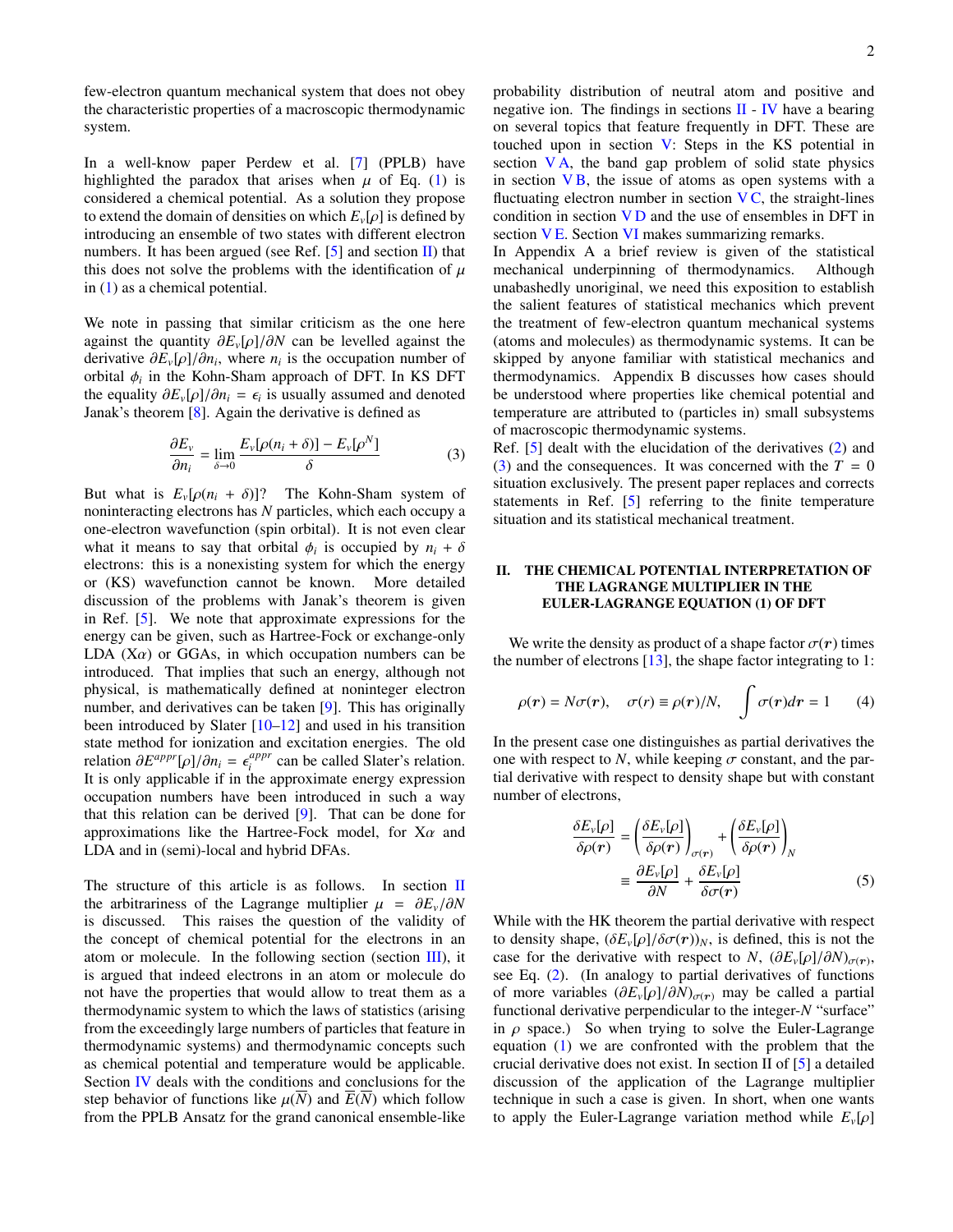is not defined for densities outside the integer-*N* ones, the solution is to *define*  $E<sub>v</sub>$  for such densities. That can be done arbitrarily, with only the requirement of continuity, so that the derivative  $\partial E_v[\rho^N]/\partial N$  at the *N*-electron  $\rho^N$  exists. But the magnitude of  $\partial F[\rho^N]/\partial N$  is then arbitrary. With a defined magnitude of  $\partial E_v[\rho^N]/\partial N$  is then arbitrary. With a defined<br>continuous *E* [*o*] in the neighborhood of the feasible domain continuous  $E_{\nu}[\rho]$  in the neighborhood of the feasible domain of *N*-electron  $\rho$ 's, the Euler-Lagrange equation can in principle be solved. The solution at a proper *N*-electron density, for which  $E_v[\rho^N]$  exists according to Hohenberg-Kohn, is then<br>obtained. The "force of constraint" to keep *o* at *N* electrons obtained. The "force of constraint" to keep  $\rho$  at *N* electrons is then the derivative  $(\partial E_v/\partial N)_{\sigma(r)}$ . This derivative follows from the chosen essentially arbitrary continuation of *E* [o] from the chosen, essentially arbitrary, continuation of  $E_v[\rho]$ in the noninteger *N* domain at constant shape function  $\sigma(\mathbf{r})$ . This arbitrariness does not affect the solution at the optimum *N*-electron  $\rho$ ,  $E_v[\rho_0^N]$ .

The fact that  $\mu = (\partial E_v/\partial N)_{\sigma(r)}$  is an arbitrary constant<br>is not in any way problematic. However Parr et al. [2] have is not in any way problematic. However, Parr et al. [\[2\]](#page-20-1) have stated that this is "the chemical potential" (of the electrons in a molecule). They stipulate, without further proof or derivation, that this is a physical quantity, and is characteristic of the molecule. That conflicts with the arbitrariness we noted above. One can also see that it contradicts the gauge invariance property of the external potential, which is carefully taken into account in the HK theory. Breaking  $E<sub>v</sub>$  up into the HK functional  $F[\rho]$  and the external potential dependent part  $\int v(r)\rho(r)dr$ , one finds for  $v(r)$  from [\(1\)](#page-0-0) the well-known expression expression

$$
v(r) = -\frac{\delta F[\rho_0^N]}{\delta \rho(r)} + \mu \tag{6}
$$

The constant  $\mu$  is always stated to reflect the gauge freedom of the local potential  $v(r)$ . That fits in perfectly with the arbitrariness of  $\mu$  noted above. However, stating that  $\mu$  is a fixed constant that is characteristic for the system ("the chemical potential") contradicts the gauge freedom. Does the potential have to go to a given, physical, constant  $\mu$  at infinity? We know that is not the case.

Another problem with the notion of  $\mu$  being a characteristic physical quantity of a molecule (or atom) with the meaning of the chemical potential of the electrons was brought forward by Perdew et al. in Ref. [\[7\]](#page-20-6) (PPLB). These authors describe the following paradox or anomaly. Suppose the flow of electron density would be governed by such a chemical potential, and take two different neutral atoms at noninteracting distance, with different chemical potentials. Then a small density transfer of magnitude δ*<sup>N</sup>* to the atom with lowest  $\mu$  would lower the energy. This will continue till the chemical potentials (which will change upon density change) will equalize. So the energy will minimize at net negative charge (possibly even noninteger) on the atom with initially lowest chemical potential and net positive charge on the other atom. This is in contradiction with physical reality where the ground state for each pair of noninteracting atoms has neutral atoms, since no electron affinity *A* is larger than an ionization energy *I*. It is also a quantum mechanical reality that the ground state wave function for two noninteracting atoms would be a product of two atomic ground states with *integer* numbers of electrons.

The anomalous result signalled by PPLB arises from an assumption which is maybe not inherent in the concept of a chemical potential for the electrons, but is almost automatically linked with it: that the electron distribution can be considered as an electron "fluid", in fact consisting of very many "particles" each having a tiny fraction of an electron charge, whose behavior is analogous to the behavior of the very many particles in thermodynamic systems: the flow is towards a region (or a phase) with lowest chemical potential. But electrons are not like that, they cannot fracture into a myriad of smaller particles but can only jump as a complete electron. The anomaly should lead to the conclusion that this conceptual framework does not correspond to the reality.

PPLB propose a different solution of the anomaly along the following lines. They define the energy for noninteger *N*,  $E_v[\rho_{N+\omega}]$ , by making a specific choice for  $\rho_{N+\omega}$  and  $E_v[\rho_{N+\omega}]$ , namely a linear interpolation between the (physical) ground state densities and energies of the *N*-electron system and the  $(N + 1)$ -electron (viz. the  $(N - 1)$ -electron) system. This is done by density and energy extension into the noninteger *N* domain through a quantum mechanical density matrix (also called ensemble), for instance for  $\overline{N}$  between *N* and  $(N + 1)$ (distinguishing the noninteger *N* by an overline),

<span id="page-2-0"></span>
$$
\hat{\mathcal{D}} = (1 - \omega)|\Psi_0^N\rangle\langle\Psi_0^N| + \omega|\Psi_0^{N+1}\rangle\langle\Psi_0^{N+1}|
$$
  
\n
$$
\overline{N} = N + \omega
$$
  
\n
$$
\overline{E}(\overline{N}) = (1 - \omega)E_0^N + \omega E_0^{N+1}
$$
  
\n
$$
\rho(\overline{N}) = (1 - \omega)\rho_0^N + \omega\rho_0^{N+1}
$$
\n(7)

Note that "ensemble" is used here in the quantum mechanical sense of "mixture of states" (to be distinguished from a superposition of states). Confusion with the statistical mechanical (Gibbsian) ensembles to be discussed in section [III](#page-4-0) is to be avoided. Eq. [7](#page-2-0) implies linear energy behavior between the integer  $N$  points, as depicted in Fig. [1](#page-3-0) for an atom with electron number between  $Z - 1$  and  $Z + 1$ . It is the "straightlines" behavior frequently referred to that leads to the famous derivative discontinuity of the energy at integer *N*:

$$
\left(\frac{\partial \overline{E}}{\partial \overline{N}}\right)_{-} = -I, \quad \left(\frac{\partial \overline{E}}{\partial \overline{N}}\right)_{+} = -A \tag{8}
$$

This solves the paradox in the sense that a small density change δ*<sup>N</sup>* will now have energy increase proportional to *<sup>I</sup>* at one atom and energy lowering proportional to *A* at the other atom. In fact, the correct situation has been restored that either the electron will go over in its entirety or not at all, depending on the magnitudes of *I* and *A*. However, this continuation of the density into the noninteger domain is not in keeping with the fact that the partial derivative  $(\partial E_v/\partial \overline{N})_{\sigma(\mathbf{r})}$  has to be taken with constant shape function  $\sigma(r)$ . It should be stressed that ∂*E<sup>v</sup>*/∂*<sup>N</sup>* is a partial derivative, meaning that it has to be taken while the shape of the density  $\sigma(r) = \rho(r)/N$  is constant [\[5\]](#page-20-4),

$$
\frac{\partial E_{\nu}[\rho^N]}{\partial \overline{N}} = \left[\frac{\partial E_{\nu}[\rho^N]}{\delta \rho(\boldsymbol{r})}\right]_{\sigma(\boldsymbol{r})}.\tag{9}
$$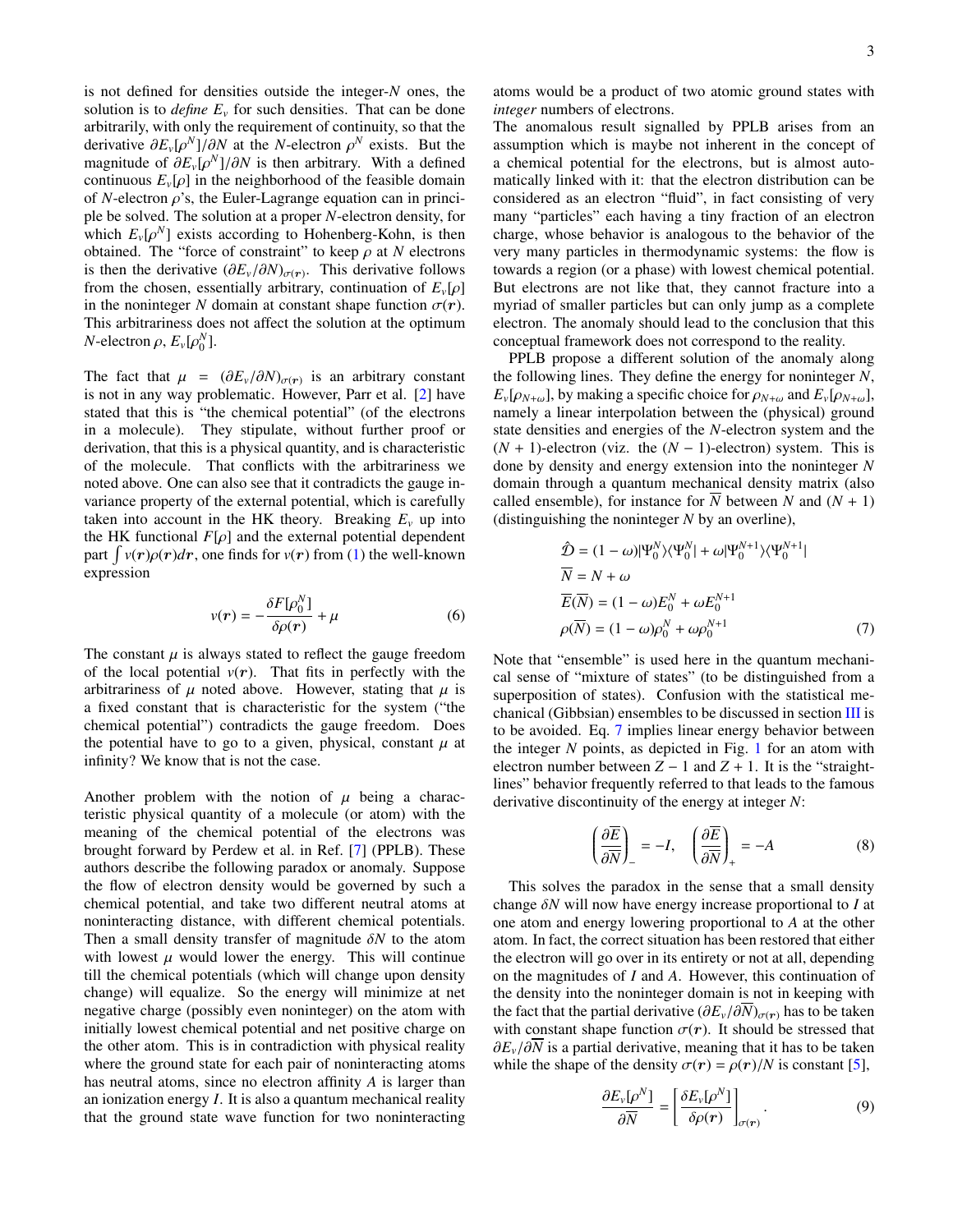

<span id="page-3-0"></span>FIG. 1: The straight-line energy behavior as a function of noninteger electron number according to the definition of the energy on the noninteger *N* domains by the ensemble Ansatz of Ref. [\[7\]](#page-20-6) (PPLB).

In order to be able to (theoretically at least) apply the Euler-Lagrange method it is required that one extends the definition of  $E_v[\rho]$  to noninteger densities in such a way that  $\partial E_v/\partial N$ is a defined constant (even if that constant is not prescribed, so a lot of freedom). One cannot apply the Euler-Lagrange method if the derivative at integer *N* does not exist, which is the case if left and right derivatives are different (then the force of constraint cannot be determined). The restriction to density changes resulting from an ensemble of two integer *N* states necessarily makes the density change at an integer *N* point discontinuous and therefore precludes solution of the Euler-Lagrange equation [\(1\)](#page-0-0).

The most straightforward extension of the density into the nonphysical fractional electron domain while keeping the density shape constant would be to choose sponding energy as  $E_v[\rho^{N+\omega}] = (\overline{N}/N)E_v[\rho^N]$ . The derivative<br>with respect to  $\overline{N}$  at constant  $\sigma(\mathbf{r})$  is simple and continuous  $N+\omega \equiv (N+\omega)\sigma = (\overline{N}/N)\rho^N$  and to define the corre-<br>ponding energy as  $F[\rho^{N+\omega}] - (\overline{N}/N)F[\rho^{N}]$ . The derivative with respect to  $\overline{N}$  at constant  $\sigma(r)$  is simple and continuous at the integer  $N$  point. Lieb  $[14]$  mentioned the possibility  $E_v[\rho^N] = \overline{N}E_v[\rho^N/\overline{N}]$  for the extension of the definition of  $F$  [o] to the noninteger N domain. However, for  $\overline{N}$  integer  $E_v[\rho]$  to the noninteger *N* domain. However, for  $\overline{N}$  integer this does not revert to the standard value  $E_v[\rho^N]$ . PPLB<br>do not keen the shape  $\sigma(r)$  of the density constant in the do not keep the shape  $\sigma(r)$  of the density constant in the neighborhood of the integer *N* density, but make a break exactly at that point. That is what the derivative discontinuity reflects.

The PPLB straight-line energies for noninteger electron number could be called just a possible definition, since we have seen the energy for noninteger *N* is not a physical quantity and can be defined in any way we like. It is nevertheless important that these straight-line energies are not determined by the physics of some real (existing) system. They do not represent "the exact DFT energy for noninteger *N*", a point to which we return below. It is one of the possible choices for the continuation of  $E_{\nu}[\rho]$  into the unphysical domain of noninteger densities. Given the arbitrariness of this choice, one cannot expect that any physics can be derived from it, neither from the discontinuous PPLB choice of the derivative nor from any continuous choice.

If a small electron density increase at an *N*-electron atom is required to have the shape of the  $(N + 1)$  ground state density  $\rho_0^{N+1}$ , and if we wish to describe the total  $(N + \omega)$ -electron density with a single set of Kohn-Sham  $(N + \omega)$ -electron density with a single set of Kohn-Sham orbitals, the highest energy Kohn-Sham orbital (the one with  $\omega$  electrons) must have orbital energy  $-A$ . This is necessary because the asymptotic behavior of the  $\rho_0^{N+1}$  density is known to be exponential as  $e^{-2\sqrt{2A}r}$ . At the same time the asymptotics is determined by the slowest decaying KS orbital density, which is governed by its orbital energy as  $e^{-2\sqrt{-2\epsilon_L}r}$ (this orbital with occupation  $\omega$  is the former LUMO, hence the subscript *L*). So we must have  $\epsilon_L(N + \omega) = -A$ . Now it is known that the exact Kohn-Sham orbital energy of the LUMO of the *N*-electron system,  $\epsilon_L(N)$ , is usually (for closed shell molecules) considerably lower than −*A* [\[9\]](#page-20-8), which can be understood from the physical nature of the KS potential  $[15]$  (see section VB). The implication of the prescription  $\epsilon_L(N + \omega) = -A$  then is that the KS potential for any finite density increase  $\delta N$  having shape  $\rho_0^{N+1}$ , however small, must<br>shift up by a constant over the molecular region (so as not to shift up by a constant over the molecular region (so as not to disturb the shapes of the fully occupied orbitals making up the  $\rho_0^N$  density) of magnitude  $\Delta = -A - \epsilon_L(N)$ . This jump raises all orbital levels so that the LUMO level (with now  $\omega$ raises all orbital levels so that the LUMO level (with now  $\omega$ electrons) becomes  $\epsilon_L(N + \omega) = -A$ , see [\[7\]](#page-20-6) and [\[16\]](#page-20-14). Note that the constant should not extend to infinity, since the KS potential must always go to zero asymptotically in order to give the orbital energies absolute meaning (not dependent on an arbitrary gauge choice). The radius *R* beyond which the constant should no longer be effective [\[16\]](#page-20-14) and the potential has returned to the asymptotic <sup>−</sup>1/*<sup>r</sup>* behavior can be estimated [\[17\]](#page-20-15).

When one introduces this jumping behavior of the KS potential, the fundamental band gap  $I - A$  is obviously restored if one takes the LUMO level after the jump has occurred (but the HOMO level before the jump):  $\epsilon_L(N) + \Delta - \epsilon_H(N) = I - A$ . We have noted that this jumping behavior of the KS potential is not a physical phenomenon, it is only required if the density extension beyond the integer *N* is prescribed to have the  $\rho_0^{N+1}$ <br>shape It has nevertheless been considered to provide an shape. It has nevertheless been considered to provide an explanation for the band gap problem. We will return to this issue in section VB.

We have been concerned here with ground states, i.e. solutions of the Schrödinger equation. The HK theorems have revealed that an alternative procedure to obtain the ground state energy would be the solution of the Euler-Lagrange equation [\(1\)](#page-0-0), if the functional  $E_{\nu}[\rho]$  would be known. But this does not change the quantum mechanical reality that the ground state (any energy eigenstate) can be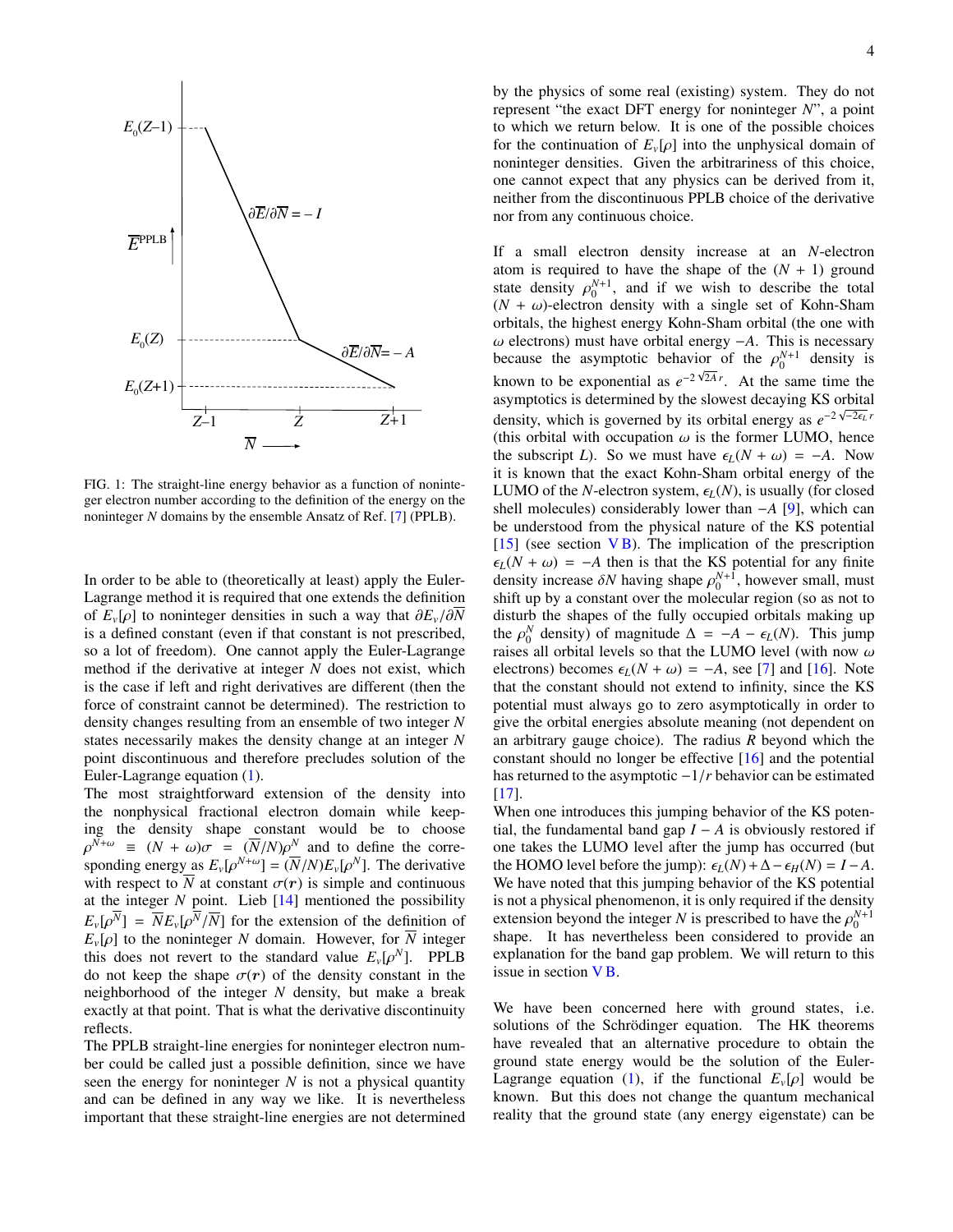fully known by solving the Schrödinger equation. There are no other variables, like chemical potential or temperature, that could also affect the eigenstates. These are not a kind of "hidden variables" that also have to be known in order to fully characterize an eigenstate.

It would therefore appear that statistical mechanics has little relevance for an understanding of properties of the ground state, and of a mixture of ground states. Statistical mechanics is just concerned with the distribution in a macroscopic system of particles like atoms and molecules over the known eigenstates. It makes us understand how this distribution can be described with thermodynamic quantities like temperature and chemical potential. Using the so-called energy representation, one pictures the particles in a gas of say electrons and molecules (possibly ionized) as being in energy eigenstates most of the time (except for the instants where they change their state, e.g. by collisions, so that equilibrium can be achieved and maintained). These states do not themselves depend on the temperature or chemical potential. Only the distribution over the states is tied to these macroscopic variables.

Nevertheless, in DFT a connection of ground state solutions (energies, densities) with thermodynamics has been pursued. The rationale seems to be that the  $T \rightarrow 0$  limit of a thermodynamic treatment should substantiate the concept of a chemical potential and the associated straight lines behavior of Fig. [1,](#page-3-0) together with the notion of a derivative continuity of the energy [\[7,](#page-20-6) [18,](#page-20-16) [19\]](#page-20-17). We will consider these notions in detail in the next two sections. However, that will not change the point of view expounded in the present section, and does not have relevance for the consequences that are listed in section [V.](#page-9-0)

# <span id="page-4-0"></span>III. ATOMS AND MOLECULES AS THERMODYNAMIC SYSTEMS?

There is frequent reference in the present day DFT literature to atoms as thermodynamic systems, with the electrons as particles. As generally the case in grand canonical ensembles, they are considered as open systems that can exchange particles (electrons) with a reservoir, the particles of the system (the electrons) having a chemical potential and a temperature that can be varied (dictated) by the reservoir. In that case the probability distribution over energies and particle numbers of the grand canonical (GC) ensemble is applicable. Normally in the GC ensemble all particle numbers are taken into account, but here the positive ions (up to the completely ionized *Z*+ ion) are admitted, plus the neutral atom and the anion. So each ensemble member has a specific number *N<sup>i</sup>* of electrons, ranging from  $N_0 = 0$  to  $N_{Z+1} = Z + 1$ . For each particle number  $N_i$  there is a series of energies  $E_j(N_i)$ ,  $j \ge 0$ , ranging from the ground state ( $i - 0$  denotes the ground state) to some from the ground state ( $j = 0$  denotes the ground state) to some maximum excited state. For an atom with energy  $E_i(N_i)$  the GC probability contribution then is

<span id="page-4-1"></span>
$$
p(N_i, E_j(N_i)) = \frac{\exp [(N_i \mu - E_j(N_i))/kT]}{\sum_{i=0}^{Z+1} \sum_j \exp [N_i \mu - E_j(N_i))/kT]}
$$
(10)  

$$
Z^{GC} = \sum_{i=0}^{Z+1} \sum_j \exp [N_i \mu - E_j(N_i))/kT].
$$

The denominator (the GC partition function  $Z^{GC}$ ) just takes care of normalization. The average number of electrons over this collection of ions is

<span id="page-4-3"></span>
$$
\overline{N} = \sum_{i=0}^{Z+1} \sum_{j} N_i p(N_i, E_j(N_i))
$$
\n
$$
= \sum_{i=0}^{Z+1} \sum_{j} N_i \frac{\exp [(N_i \mu - E_j(N_i))/kT]}{\sum_{i=0}^{Z+1} \sum_{j} \exp [(N_i \mu - E_j(N_i))/kT]}
$$
\n(11)

Evidently  $\overline{N}$  is in general a noninteger number.

In the same way the average energy  $\overline{E}$  can be obtained as a function of  $\mu$ .  $\overline{E}$  is defined at any *T* as

<span id="page-4-4"></span>
$$
\overline{E}(\mu) = \sum_{i=0}^{Z+1} \sum_{j} p(N_i, E_j(N_i)) E_j(N_i)
$$
(12)  

$$
= \sum_{i=0}^{Z+1} \sum_{j} E_j(N_i) \frac{\exp [(N_i \mu - E_j(N_i))/kT]}{\sum_{i=0}^{Z+1} \sum_{j} \exp [(N_i \mu - E_j(N_i))/kT]}
$$

This approach has been followed in the work of Gyftopoulos and Haftopoulos (GH) [\[20\]](#page-20-18) and has been adopted in the DFT literature [\[7,](#page-20-6) [13,](#page-20-11) [18\]](#page-20-16). PPLB [\[7\]](#page-20-6) noted that when they only consider an average  $\overline{N}$  between  $Z - 1$  and  $Z + 1$  and at the same time take the limit for  $T \rightarrow 0$ , only the three terms, corresponding to the atoms with charges +1, 0 and −1, will contribute. They then take the GC-like probability distribution over the ground states of these systems as starting point,

<span id="page-4-2"></span>
$$
p_J = \frac{\exp(\mu J - E_0(J))/kT}{\sum_{M=Z-1}^{Z+1} \exp(\mu M - E_0(M))/kT}
$$
(13)

where *J* can take on the values  $J = Z - 1, Z, Z + 1$ . The argument for ground states only is that, comparing the terms in the  $Z^{GC}$  belonging to a given particle number, it is clear that the excited states will have a contribution that at  $T \to 0$ will be vanishingly small compared to the contribution from the ground state, so  $(10)$  is simplified to  $(13)$ .

The GC probability distribution depends on the temperature *T* and chemical potential  $\mu$  of the electrons in the atom. In order to fix these quantities the customary device of contact with a usually unspecified "reservoir" is invoked that would be able to endow the electrons with these properties, and can modulate them at will, apparently without causing any essential disturbance of the (properties of the) atom. The latter requirement is important if one wants to deduce any free-atom property from this device.

However, the few electrons in an atom do not constitute a thermodynamic system in the usual meaning of the term. If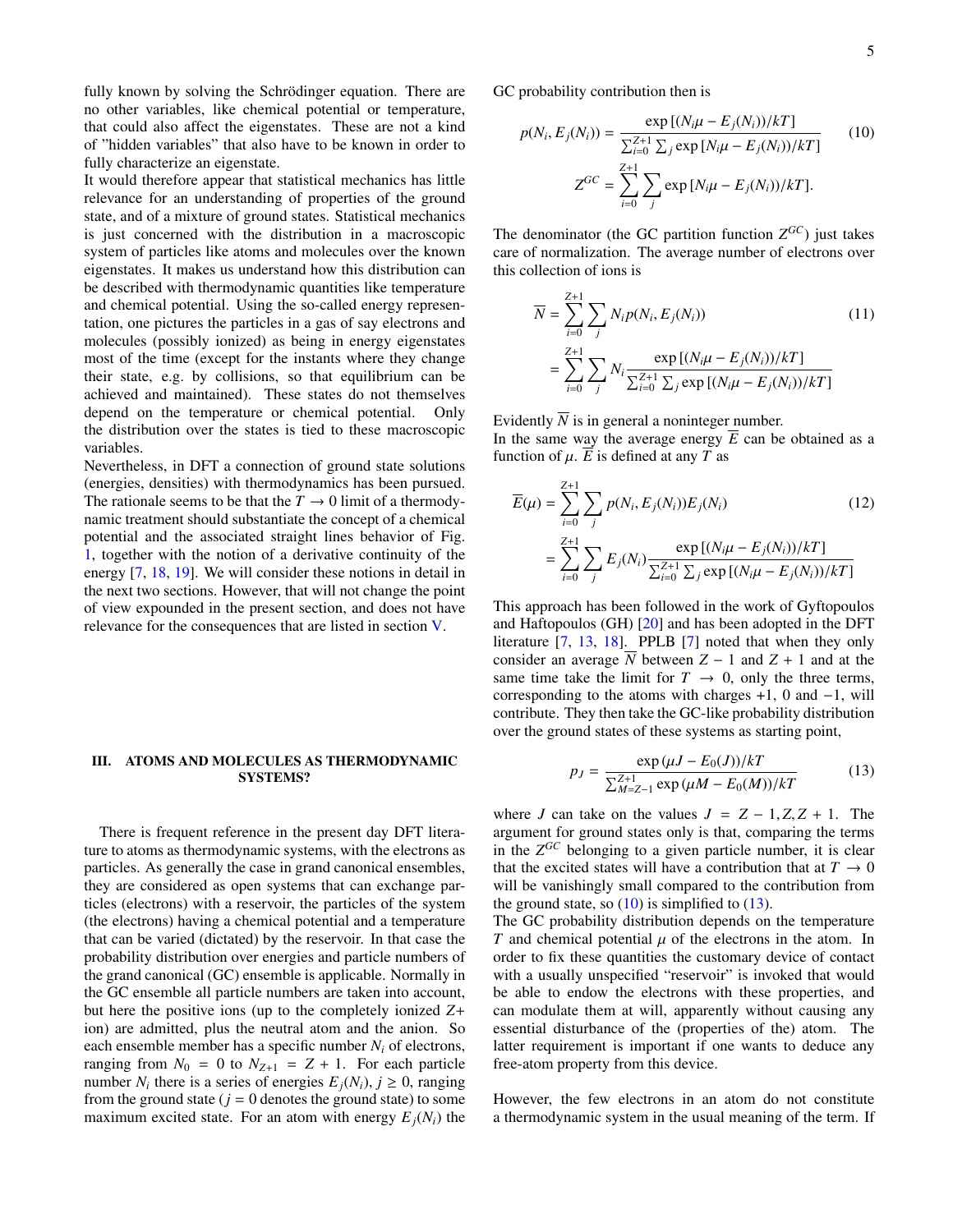chemical potential and temperature are not properties of the system, the device of contact with a reservoir in order to bring these properties to desired values cannot be invoked. Since the notion of atoms/molecules as thermodynamic systems of electrons seems to be widespread in the DFT community, we feel it is important to dispel it. We will use arguments from elementary statistical mechanics, and refer to Appendix [A](#page-14-0) for a brief exposition of the statistical mechanical underpinnings of thermodynamics. More detail can be found in the many excellent textbooks on the subject [\[21–](#page-20-19)[28\]](#page-20-20).

The derivation of the equation for the probability distribution over the members of an ensemble, like Eq. [\(10\)](#page-4-1), proceeds in statistical mechanics in two steps (see Appendix [A\)](#page-14-0).

In the first step it is crucial that proper statistics can be done, which requires large numbers, both of particles in the system and in the case of the grand canonical ensemble also of a very large number of systems in the ensemble. These ensemble members represent "microstates" of the target thermodynamic system, which as a macroscopic system will traverse in the course of time very many microstates compatible with the few thermodynamic variables defining its state, such as temperature *T*, volume *V* and number of particles  $N$  (or chemical potential  $\mu$  in the GC case). The large numbers give rise to statistics when, to mimick the time behavior of the real system, a distribution of these microstates over a huge ensemble of "macroscopically identical" systems would be constructed. This is the statistical mechanical device which, assuming equal *a priori* probabilities for the micostates, leads to the distribution [\(A22\)](#page-17-0). As always in statistical mechanics, the constraints on total number and total energy are introduced with the Lagrange multipliers  $\alpha$ and  $\beta$  that feature in Eq. [\(A22\)](#page-17-0). However, such microstates of "macroscopically identical" systems, that are traversed in the course of time, do not exist in the case of an atom as "thermodynamic system". The "laws of large numbers" that are the basis of statistical mechanics require an enormously large number of particles *N* in the thermodynamic system that is the target of the statistical mechanical derivations, and for the grand canonical ensemble an enormously large number  $N$  of systems in the Gibbsian ensemble. But here we have very few systems, with very low particle numbers. These particle numbers are very different from the average, but an overwhelmingly large number of the members of the ensemble should have particle numbers very close to  $\overline{N}$ . So the derivation of the probability distribution [\(A22\)](#page-17-0) cannot be carried through for an atom.

In the second step the Lagrange multipliers  $\alpha$  and  $\beta$  in [\(A22\)](#page-17-0) should be shown to have the usual physical meanings in terms of the chemical potential  $\mu$  and temperature  $T$  of the thermodynamic system that the grand canonical ensemble is to represent. That allows to obtain the probability distribution in terms of  $\mu$  and *T*, as in Eq. [\(A23\)](#page-17-1) (cf. [\(10\)](#page-4-1) - [\(13\)](#page-4-2)). To make this identification, the First Law of Thermodynamics (cf.  $(A7)$ ) is invoked, see e.g. Pathria and Beal  $[28]$  Ch. 4.3 or Hill [\[23\]](#page-20-21), Ch. 3. So the system *must be* a thermodynamic system for which the First Law (including its ingredients such entropy, temperature, chemical potential) are applicable. However, the few electrons in the target system, a free atom, do not constitute such a thermodynamic system to which the First Law can be applied. In particular, the properties of temperature and chemical potential (of the electrons) do not exist.

As for the chemical potential, we have noted in section [II](#page-1-0) the problems that exist with the definition µ <sup>=</sup> ∂*E*/∂*<sup>N</sup>* on account of the absence of a definition of the energy for infinitesimal increase of the particle number. The arbitrariness of the Lagrange multiplier  $\mu$  in the Euler-Lagrange equation [\(1\)](#page-0-0) shows that the HK theorems do not provide a basis for the definition of a chemical potential for the electrons in an atom. More generally, there is a well-known small-number problem with defining the chemical potential if the particle number is not extremely large. We recall that the chemical potential is defined in thermodynamics as the partial derivatives in Eq. [\(A9\)](#page-16-0). Using  $F = E - TS$  and  $G = E + pV - TS$  one also has

<span id="page-5-0"></span>
$$
\mu = \left(\frac{\partial E}{\partial N}\right)_{T,S} = \left(\frac{\partial F}{\partial N}\right)_{T,V} = \left(\frac{\partial G}{\partial N}\right)_{T,p}
$$
(14)

It is clear that with a small number of particles one cannot expect the addition of a particle or the removal of a particle (with the given constraints) to have the same effect (apart from sign). The particle number has to be so large that there is virtually no difference between these two energies; for the derivatives of Eqns  $(A9)$  and  $(14)$  to be defined the left derivative (using  $\Delta N = -1$ ) and the right derivative (using  $\Delta N = +1$ ) should be (practically) the same. For particle numbers in the order of Avogadro's number the change by 1 particle is in suitable systems (not in all systems!) equal for addition and removal to any desired practical accuracy (the mathematical derivative can then be closely approximated by a finite change  $\Delta N$  = +1 or −1). That is not true with a small number of particles. Then one typically still is in the regime where consecutive additions of a particle do not yet involve the constant energy changes that will be reached at very large particle numbers. This is definitely the case for atoms with their wide disparity between ionization energy and electron affinity. Hill in his treatise on the thermodynamics of small systems [\[29\]](#page-20-22) recognizes the impossibility of a single valid definition of the chemical potential at small particle numbers. Let us also note that Eqns  $(10)$  and  $(13)$  not only require that  $\mu$  is defined, but also that it is equal for the electrons in the neutral atom and in the positive and the negative ions. The GC ensemble is a  $(\mu, T, V)$  ensemble, i.e. of the pair  $(\mu, N)$ it is  $N$  but not  $\mu$  that may vary between the members of the ensemble. But equal  $\mu$  for the electrons in all the ions is intuitively not plausible when each member of the ensemble is just an ion in an energy eigenstate. Indeed, in the DFT literature a frequent suggestion has been that  $\mu$  for an atom would be between the ionization energy *I* and electron affinity *A*. GH and PPLB [\[7,](#page-20-6) [20\]](#page-20-18) derive it to be  $\mu = -(1/2)(I + A)$ when  $\overline{N} = Z$  (i.e. in the neutral atom), which is equal to the Mulliken electronegativity, see also below. But the average of ionization energy and electron affinity is certainly very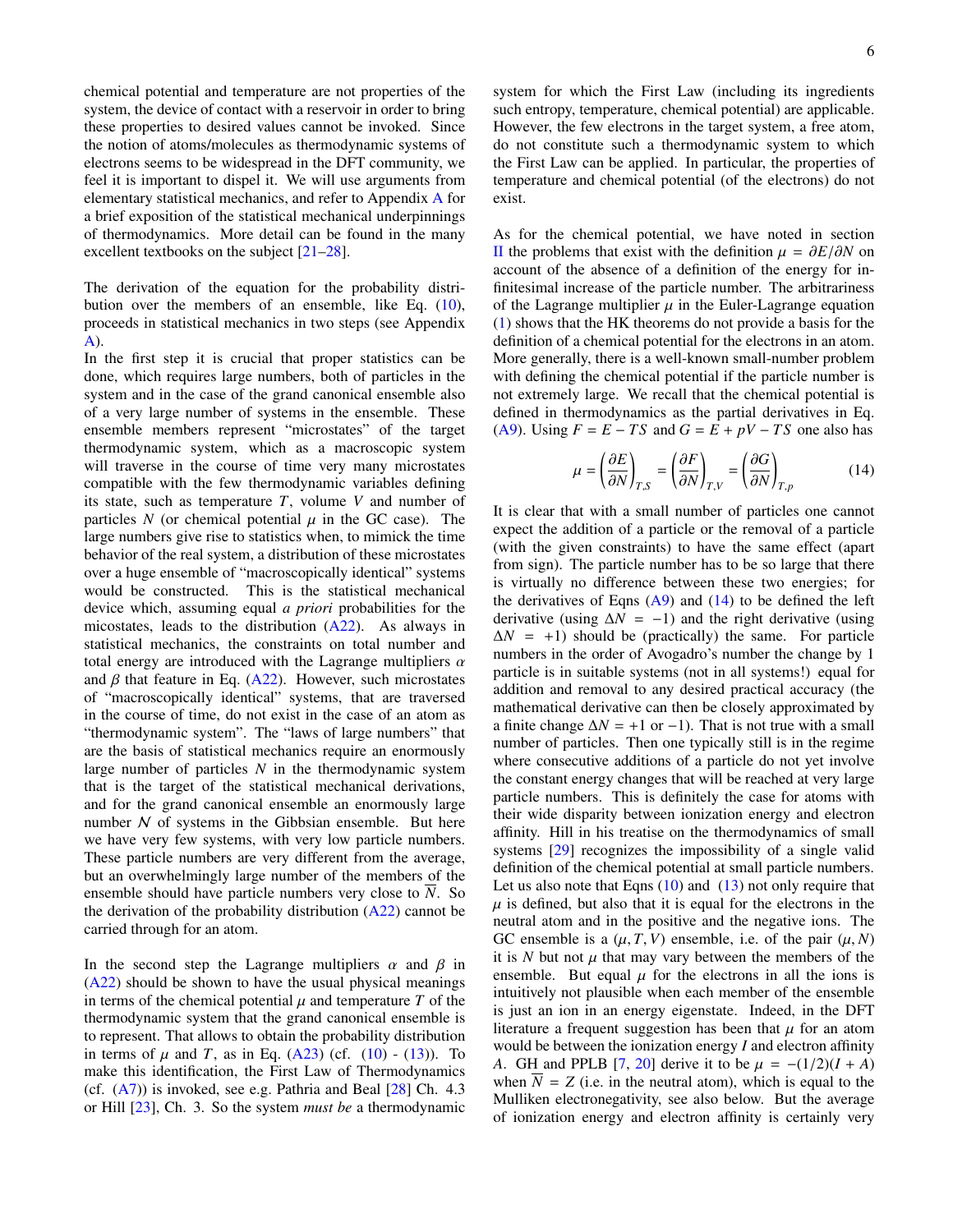different for the neutral atom and the positive and negative ions. Both formally and intuitively, the notion of a chemical potential of the electrons in a single free atom/ion which would be independent of its charge and common to all of its energy eigenstates is not plausible.

Turning then to the temperature, it is clear one cannot measure the temperature of the electrons in an atom, and neither can one establish equilibrium by establishing equality of temperature in parts of the system. It is an elementary law of thermodynamics that one should be able to measure the temperature of the experimental system. The importance of the existence and measurability of temperature as the foremost characteristic of a thermodynamic system has eventually led to its codification into the Zeroth Law of Thermodynamics, cf. Reif [\[26\]](#page-20-23). Temperature is not an ensemble property, it should be a measurable physical property of the single system for which a representative ensemble is invoked to make deductions about its equilibrium properties. For the concept and measurement of temperature it is relevant that the thermodynamic limit for the number of particles in one system can be reached, lest the temperature remains undefined at the required level of precision. In the present case the particles are the electrons of the atom. For them the thermodynamic limit of ca.  $10^{23}$  never comes into play. We emphasize that we are not dealing with the prototypical statistical mechanical case of a gas where the particles are atoms, in which case we have very many particles in a macroscopic volume  $V$  and the temperature  $T$  is related to the occupation of the translational energy states (the kinetic energy). At higher *T* the occupation of electronically excited states starts to play a role. The present case is very different. We would need a common temperature that can be deduced for the electrons in energy eigenstates of an atom and its ions. We conclude that temperature is not a property of the few electrons in an atom, let alone that it could be (made) equal in all the ions in their stationary states, as implied by the probability distributions [\(10\)](#page-4-1) and [\(13\)](#page-4-2).

So the electrons in an atom do not constitute a thermodynamic system. Then equations  $(10)$  -  $(13)$  cannot be derived as the probability distribution over the members of a GC ensemble of thermodynamic systems. Now in spite of the fact that an atom is evidently not a thermodynamic system, it has been stated that nevertheless the electrons can derive thermodynamic properties like  $\mu$  and  $T$  from contact with a reservoir. Then obviously the reservoir is assigned a different role from the usual one. In statistical mechanics a genuine macroscopic thermodynamic system which does have properties like  $\mu$  and  $T$  is sometimes (thought to be) brought into contact with another huge thermodynamic system (the reservoir) which can exchange only heat with it (to establish the temperature) or both heat and particles (to establish both temperature and chemical potential). In that way  $\mu$  and  $T$  of the thermodynamic system can be brought to desired values. What happens if the system is such that  $\mu$  and *T* do not exist for the isolated system? Can these properties be conferred to it in some magical way by the contact (what kind of contact?) with the reservoir? That is not the case. There are special cases where some properties can be derived from a partition function of a small subsystem (not itself a thermodynamic system) of a large system [\[24,](#page-20-24) [30\]](#page-20-25). This may happen if a large thermodynamic system contains many small subsystems, for instance adsorption sites on a surface in equilibrium with a gas of adsorbing particles (see e.g. Hill [\[24\]](#page-20-24), Ch. 7). Independence of the subsystems then may lead to simplification. We discuss some examples of this special case in Appendix [B.](#page-18-0) The conclusion remains that the electrons in an atom do not constitute a thermodynamic system and as such do not afford the definition of thermodynamic quantities like temperature or chemical potential for such a system.

So we reject the applicability of the GC Eqns  $(10)$  -  $(13)$  to atoms. We will nevertheless consider the question whether these equations, if accepted, would justify the picture of Fig. [1](#page-3-0) and the related assumption that the chemical potential of the electrons exists and is  $\partial \overline{E}/\partial \overline{N}$ . In the next section [\(IV\)](#page-6-0) we will investigate this in detail and will conclude negatively. Readers who are convinced at this point that atoms and molecules are not *bona fide* thermodynamic systems, and therefore Eqns  $(10)$  -  $(13)$  cannot provide a justification of the existence of a chemical potential for the electrons in an atom, as an atomic property, can skip these details and move to section [V](#page-9-0) where a number of concepts in DFT are discussed in the light of the findings of section [II.](#page-1-0)

# <span id="page-6-0"></span>IV. STEP BEHAVIOR OF  $\overline{N}$  AND  $\overline{E}$  AS FUNCTION OF  $\mu$ AND BEHAVIOR OF *E* AS FUNCTION OF *N*, IN THE LIMIT  $T \to 0$

We now leave aside the question if  $\mu$  and  $T$  of atomic electrons are fictitious but just want to investigate if the relations  $(10)$  -  $(13)$  do substantiate, as proposed, the behavior of the average energy *E* and average particle number *N* as a function of the chemical potential, and in particular the behavior of *E* as a function of noninteger particle number  $\overline{N}$  as depicted in Fig. [1.](#page-3-0)

The underlying "ensemble" for Eqns  $(10) - (13)$  $(10) - (13)$  $(10) - (13)$  is not a proper GC ensemble with very many members that represents at a given moment the time behavior of the thermodynamic system it represents. We can consider it as a man made collection of ions with only very few members.  $\mu$  and  $T$  in Eqns [\(10\)](#page-4-1) and [\(13\)](#page-4-2) can be considered as just parameters with which one can regulate the fractions  $p(N_i, E_j(N_i))$  of the various ions in<br>this collection of (a fau) ions. The averages  $\overline{N}$  and  $\overline{E}$  are then this collection of (a few) ions. The averages  $\overline{N}$  and  $\overline{E}$  are then functions of the parameters  $\mu$  and  $T$ . For particular extreme choices of the parameters, like  $T \to 0$  or  $\mu = \infty$ , particular results for the  $p_i$  and the averages result. These are reviewed in this section.

As first example of the parameter tuning Ref. [\[20\]](#page-20-18) mentions the extreme choice  $\mu = -\infty$  for which all terms with  $N_i > 0$ lead to negligible contributions for any finite *T*. Then only  $N_i = 0$  survives and  $\overline{N} = 0$ , corresponding to the fully ionized atom. The collection of ions then has effectively one member. Another extreme parameter choice would be  $\mu = +\infty$ , which makes the term *i* with maximum number of particles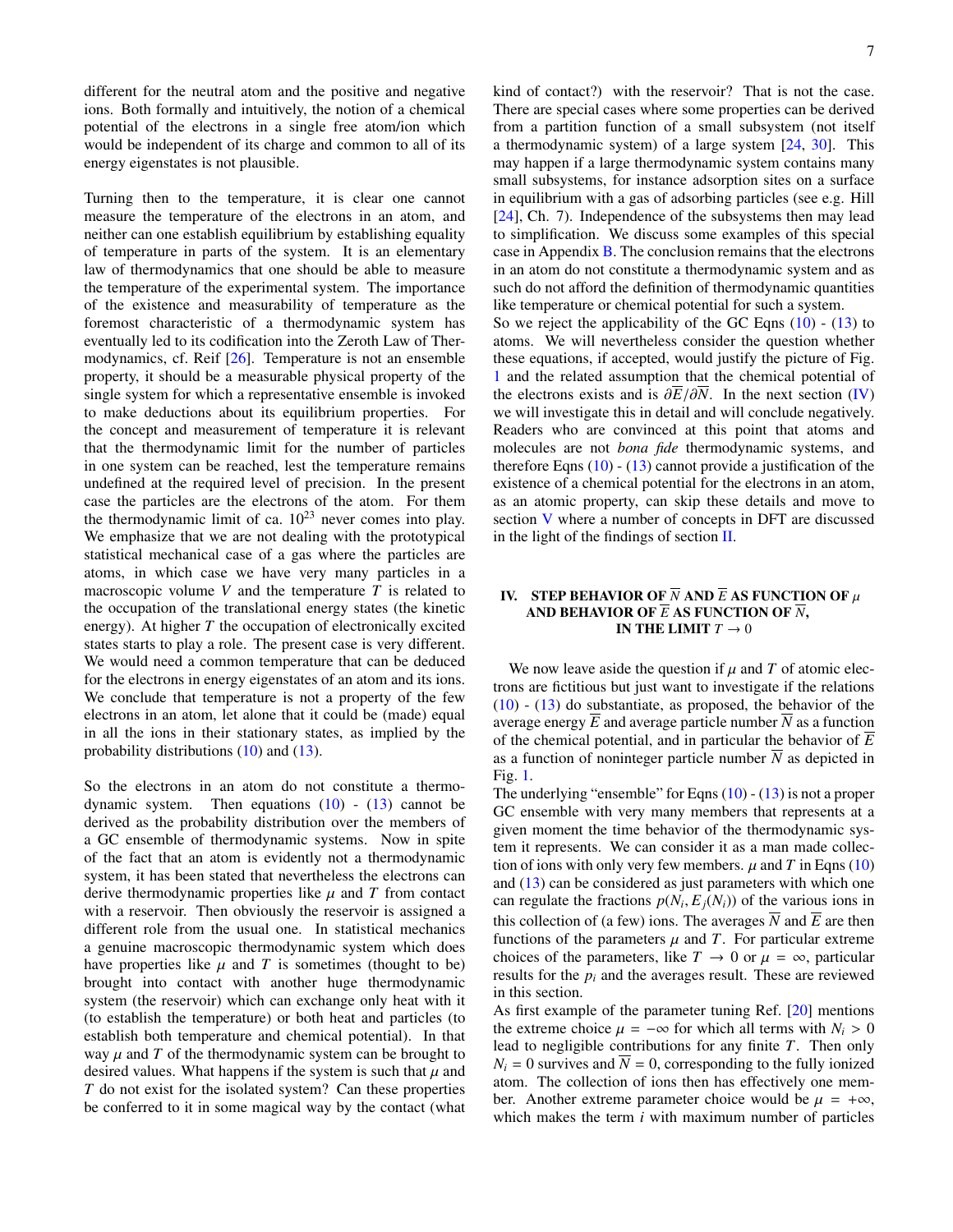$N_i = Z + 1$  overwhelmingly larger than any other term, hence  $\overline{N}$  = *Z* + 1, corresponding to the anion. These cases where the "ensemble" has only one member constitute extreme deviations from the statistical mechanical ensembles. By varying  $\mu$ one can vary *N* between these extremes of 0 and  $(Z + 1)$ .

The parameter  $T$  in the expression  $(10)$  for the fractions of ions in the collection occurs in the denominator of the arguments of exponential functions. This causes the  $T \to 0$  limit to have the extreme effect of blowing up the arguments. This causes just one term in the sum [\(11\)](#page-4-3) for  $\overline{N}$  to be overwhelmingly larger than all other ones, namely the one with the largest (positive or least negative) argument. *N* will be equal to the  $N_i$  of the dominating term. So in the limit  $T \to 0 \ \overline{N}$  will exhibit step behavior as a function of  $\mu$ , making a jump when  $\mu$  crosses a boundary to an interval with another dominating term. Figure [2](#page-7-0) gives a picture of the energies of the various ions, both the ground states  $E_0(Z')$ , as well as the possibly included excited states  $E_j(Z')$ , with the maximum included excited state energy for  $Z'$  denoted  $E_{max}(Z')$ . (Here and in the sequel we denote with  $Z'$  any of the integer values from  $Z + 1$  to 0.) The largest exponent of the terms for  $Z'$  particles is the one involving the ground state energy, since always  $Z'\mu - E_0(Z') > Z'\mu - E_j\simeq_0(Z')$ . The threshold where  $\overline{N}$ <br>switches from  $Z'-1$  to  $Z'$  is for the *u* making this largest term switches from  $Z' - 1$  to  $Z'$  is for the  $\mu$  making this largest term<br>for  $Z'$  larger than the largest of the  $(Z' - 1)$  terms: for *Z'* larger than the largest of the  $(Z' - 1)$  terms:

$$
Z'\mu - E_0(Z') > (Z' - 1)\mu - E_0(Z' - 1)
$$
\n
$$
\mu > -(E_0(Z' - 1) - E_0(Z')) = -I(Z') \tag{15}
$$

At this point the largest  $(Z' + 1)$  term is still smaller than the largest  $\overline{Z}'$  term, the  $(\overline{Z'}+1)$  terms only taking precedence when

$$
\mu > -I(Z' + 1) \tag{16}
$$

and we assume throughout that, as is invariably the case, the ionization energies increase with increasing charge on the system,  $I(Z') > I(Z' + 1)$ . (Note that we are in a regime with negative  $\mu$ ). So each time  $\mu$  passes  $a - I(Z')$  boundary value negative  $\mu$ .) So each time  $\mu$  passes a  $-I(Z')$  boundary value<br>we expect a jump up of  $\overline{N}$  from  $(Z'-1)$  to  $Z'$ . This step we expect a jump up of  $\overline{N}$  from  $(Z' - 1)$  to  $Z'$ . This step behavior of  $\overline{N}(\mu)$  can be read from Fig. [3.](#page-8-0) It is to be noted that the presence of excited states does not affect the steps, if the ground states are present in the collection of ions.

At fixed *T* the average  $\overline{N}$  only depends on the  $\mu$  parameter. The blue dashed curve in Fig. [3](#page-8-0) depicts the steps in the function  $N(\mu)$  at small *T*, which are well known [\[18,](#page-20-16) [19\]](#page-20-17). In the limit  $T \to 0$  the straight-line steps are approached. It is easy to deduce from Eq. [\(11\)](#page-4-3) that the width of the jumps at the  $\mu = -I(Z')$  ordinates of Fig. [3,](#page-8-0) is of the order *kT*: for  $u = -I(Z') + \delta/(kT)$  goes to  $Z'$  at  $\delta \gg kT$  and to  $Z' = 1$  at  $\mu = -I(Z') + \delta/(kT) \overline{N}$  goes to  $\overline{Z}'$  at  $\delta \gg kT$  and to  $Z' - 1$  at  $\delta \ll -kT$ . At exactly  $\mu = -I(Z')$  the exponential terms for  $\delta \ll -kT$ . At exactly  $\mu = -I(Z')$  the exponential terms for  $(Z'-1)$  and  $Z'$  contribute equally and one has  $\overline{N} - Z' - (1/2)$ ( $Z' - 1$ ) and  $Z'$  contribute equally and one has  $\overline{N} = Z' - (1/2)$ )<br>(see small black dots in Fig. 3). This equality is not math-(see small black dots in Fig. [3\)](#page-8-0). This equality is not mathematically exact, since other exponential tems in  $(11)$  will still contribute, even if by exceedingly small amounts. On the intervals  $-I(Z') < \mu < -I(Z'+1) \overline{N}$  becomes constant in the limit  $T \rightarrow 0$ . For the midnoints  $\mu = -[I(Z')+I(Z'+1)]/2$  one limit *T* → 0. For the midpoints  $\mu = -[I(Z') + I(Z' + 1)]/2$  one<br>can analytically derive that they are practically independent can analytically derive that they are practically independent



<span id="page-7-0"></span>FIG. 2: Schematic picture of the energies of the neutral atom (energy  $E_0(Z) = 0.0$ , i.e. put at energy zero), the anion at  $E_0(Z + 1) = -A$ , the +1 ion at  $E_0(Z - 1) = I$ , etc. till the fully ionized system at  $E_0(0)$ . A number of excited states  $E_j(Z')$ ,  $(+1 \le Z' \le 0)$ , may be included un till some maximum excited state with energy  $F$  (*Z'*) included, up till some maximum excited state with energy  $E_{max}(Z')$ . The ionization energy for a  $Z'$ -electron ion is labeled  $I(Z')$  and it is assumed, as is generally the case, that the ionization energy increases with increasing positive charge on the ion,  $I(Z' - 1) \gg I(Z')$ .

of *T*, as is also intuitively obvious (see heavy black dots in Fig. [3\)](#page-8-0). For the point  $\mu = -(I + A)/2$  one has  $N = Z$ . This has led to the suggestion that the chemical potential of the electrons in the *Z*-electron (neutral) atom would be  $-(I + A)/2$ , as noted above.

The function  $\overline{E}(\mu)$  [\(12\)](#page-4-4) has similar staircase behavior as the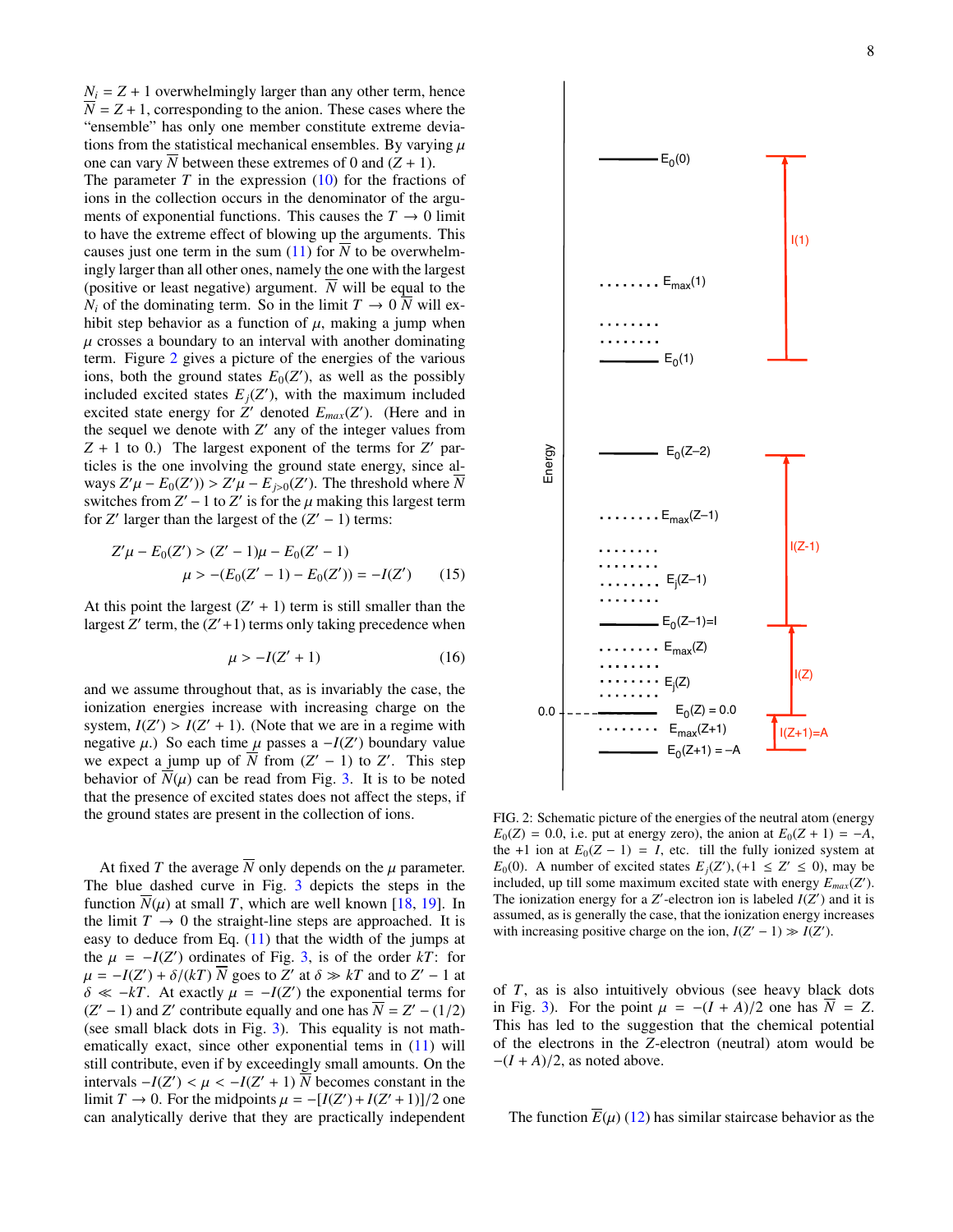



<span id="page-8-0"></span>FIG. 3: Steps in the average electron number  $\overline{N}$  as a function of the parameter  $\mu$  in the limit  $T \to 0$ . For *T* small the steps are soft, see the blue dashed line. Heavy black dots: values of  $\overline{N}(\mu)$  independent of *T*; small black dots: values of  $\overline{N}(\mu)$  obtained in the limit  $T = 0$ only.

function  $\overline{N}(u)$ , with steps at the  $\mu = -I(Z')$  values that cause<br>a switch of the dominant exponential term in (12), see Fig. a switch of the dominant exponential term in [\(12\)](#page-4-4), see Fig. [4.](#page-8-1) There are some differences of detail. For instance at the midpoints  $\mu = -(1/2)(I(Z') + I(Z' + 1))$  the value  $E_0(Z')$  is<br>not practically independent of T (no heavy black dots) but the not practically independent of *T* (no heavy black dots) but the limiting  $E_0(Z')$  value is approached from above when  $T \to 0$ . In the limit  $T \rightarrow 0$  the steps become sharp, similar to the situation for  $N(\mu)$ .

From the figures and data for  $\overline{N}(\mu)$  and  $\overline{E}(\mu)$  one may deduce the behavior of  $\overline{E}$  as a function of  $\overline{N}$ ,  $\overline{E}(\overline{N})$ . If  $\overline{N}(\mu)$ is invertible so that  $\mu(\overline{N})$  is defined,  $\overline{E}(\overline{N})$  can be obtained. As long as *T* is still finite the situation is as sketched with the blue curves, so  $\mu(N)$  is defined. It can be derived that  $\overline{E}(\overline{N})$  becomes a straight line with slope  $-I(Z')$  on the interval  $Z' - 1 < \overline{N} < Z'$  ( $\mu$  in the neighborhood of the  $-I(Z')$  point).<br>Considering next the  $-I(Z') < \mu < -I(Z'+1)$  interval it Considering next the  $-I(Z') < \mu < -I(Z' + 1)$  interval, it is clear one has  $\overline{N} \approx Z'$  and at the same time  $\overline{F} \approx F_0(Z')$ is clear one has  $\overline{N} \approx Z'$  and at the same time  $\overline{E} \approx E_0(Z')$ . The limit  $T \to 0$ , where the steps become sharp, has to be carefully considered. The whole  $-I(Z') < \mu < -I(Z' + 1)$ <br>interval leads to the single point  $\overline{N} - Z'$  and the single interval leads to the single point  $\overline{N} = Z'$ , and the single value  $\overline{E}(Z') = E_0(Z')$ . At the point  $\mu = -I(Z') \overline{N}$  is in the range  $(Z' - 1, Z')$  but undetermined and also  $\overline{F}$  becomes range  $(Z' - 1, Z')$ , but undetermined, and also  $\overline{E}$  becomes<br>undetermined on the range  $(F_0(Z') \ F_0(Z' - 1))$ . This is undetermined on the range  $(E_0(Z'), E_0(Z'-1))$ . This is denicted in Fig. 5 by the dashed lines on the  $((Z'-1)Z')$ depicted in Fig. [5](#page-9-2) by the dashed lines on the  $((Z' - 1), Z')$ <br>interval It should be noted that the lines disappear for  $T \rightarrow 0$ interval. It should be noted that the lines disappear for  $T \to 0$ . Machine calculations cannot capture this behavior because of the limited precision, but they exhibit breakdown first in the neighborhood of the midpoints  $\overline{N} = Z' - 1/2$ , which is

<span id="page-8-1"></span>FIG. 4: Step behavior of  $\overline{E(N)}$  as a function of the parameter  $\mu$  for small *T* (blue dashes) and in the limit  $T \rightarrow 0$  (red lines). For small *T* the steps are soft. Heavy black dots: values of  $E(\mu)$  independent of *T*; small black dots: values of  $E(\mu)$  obtained in the limit  $T \to 0$  only.

understandable in view of the  $N(\mu)$  and  $E(\mu)$  curves being steepest there (both derivatives, ∂*E*/∂µ and ∂*N*/∂µ are going to  $\infty$  there and their ratio will be undetermined.). In Fig. [5](#page-9-2) we indicate the growing regions of indeterminacy of *E*(*N*). At small but finite *T* the function  $\overline{E}(\overline{N})$  persists at  $\overline{N} \approx Z'$ , going smoothly from  $E_0(Z') + \delta$  to  $E_0(Z') - \delta$  and the derivative<br>  $\partial \overline{F}/\partial \overline{N}$  smoothly changing from  $-I(Z')$  to  $-I(Z'+1)$  see  $\partial \overline{E}/\partial \overline{N}$  smoothly changing from  $-I(Z')$  to  $-I(Z'+1)$ , see inset of Fig. [5.](#page-9-2) However, in the limit  $T \to 0$  the whole  $E(N)$ "curve" collapses to just the points  $(Z', E_0(Z'))$ , which is indicated with arrows on the dashed lines. It is not surprising that Eq. [\(10\)](#page-4-1) leads to this collapse at  $T \to 0$ : In that limit the dominance of just one term in  $(10)$  becomes absolute, so (depending on the  $\mu$  interval) only one ion ( $\overline{N} = Z'$ ,<br> $\overline{F} - F_0(Z')$ ) has fraction 1.0. The jumps from one dominating  $\overline{E} = E_0(Z')$ ) has fraction 1.0. The jumps from one dominating term to the next become discontinuous.

For finite *T* the  $E(N)$  picture of Fig. [5](#page-9-2) has some resem-blance to Fig. [1.](#page-3-0) However, the latter is for  $T = 0$  (or rather is temperature-less) while Fig. [5](#page-9-2) becomes very dissimilar to Fig. [1](#page-3-0) in the limit  $T \to 0$ , reducing to just single points. The straight lines are then nonexistent.

The "ensemble" on which Eqns  $(10)$  -  $(12)$  are based [\[7,](#page-20-6) [18,](#page-20-16) [19\]](#page-20-17) is not a proper Gibbsian ensemble. Such an ensemble has very many members, which all have the same  $\mu$  and almost all a particle number *N* that is close to the ensemble average  $\overline{N}$ . It represents the time behavior of a target thermodynamic system. Here there is not a *bona fide* target thermodynamic system, with very many particles that allow definition of the chemical potential  $\mu$  and temperature *T*. The "ensemble" here has few members with particle numbers rather different from the average  $\overline{N}$  and with so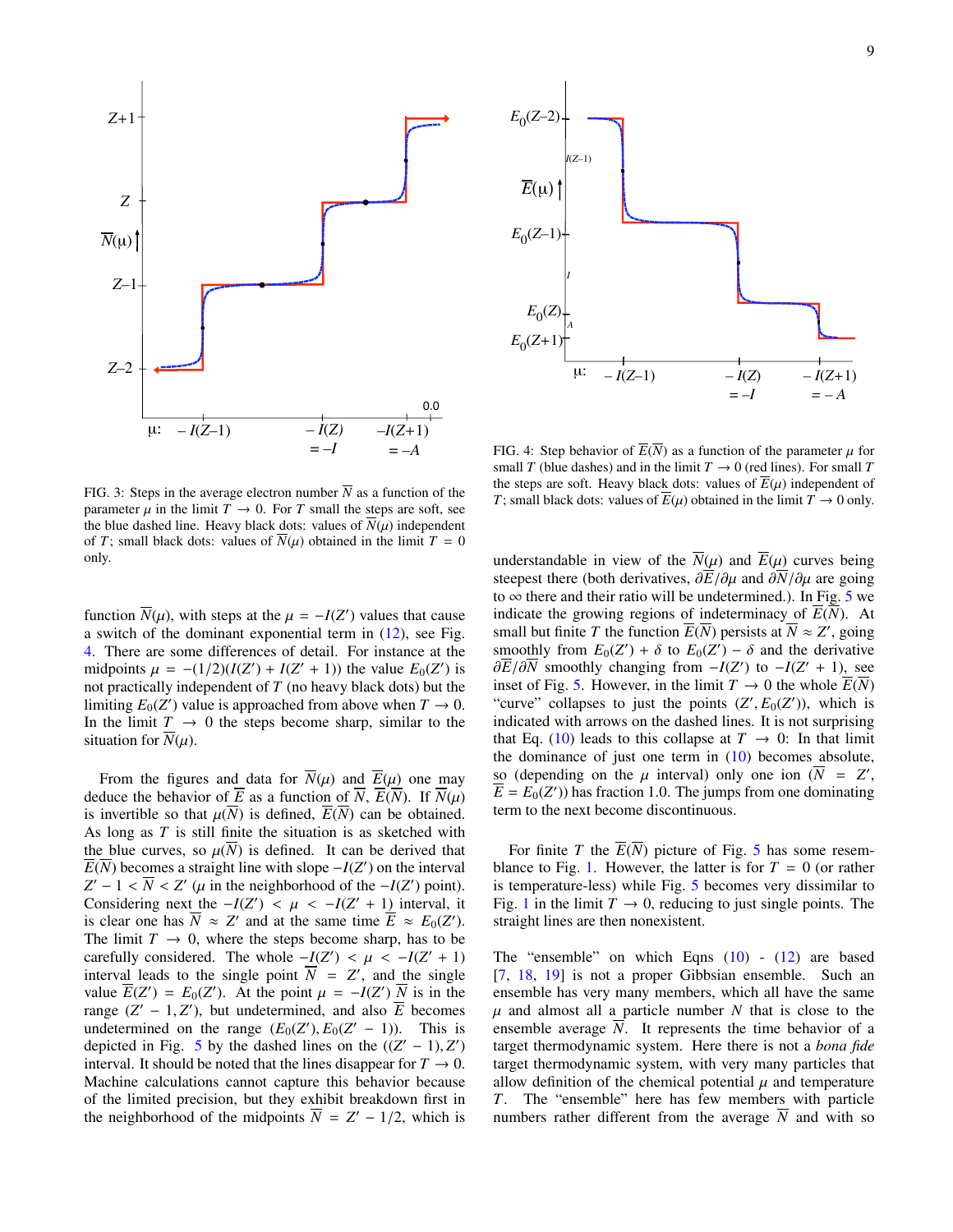

<span id="page-9-2"></span>FIG. 5: The function  $\overline{E}(\overline{N})$  for small finite *T*. The straight dashed lines have a region around  $Z' - 1/2$  ( $Z'$  any of the integer  $\overline{N}$  values) where they are not defined when *T* becomes very small, see text where they are not defined when *T* becomes very small, see text. These regions extend when  $T \to 0$ , the lines disappearing in the limit of  $T = 0$ , leaving only  $E_0(Z')$  points at the integers  $Z'$ . In the regions of the small circles, around the integer *Z'* values, the lines are, for small *T*, continuous curves with the slope changing from  $-I(Z')$  to  $-I(Z' + 1)$  (see inset). They collapse to the point  $\overline{E}(Z') = E_0(Z')$  at  $T = 0$ , which is indicated with arrows.

few particles that  $T$  and  $\mu$  are not defined. So the target thermodynamic system that the Gibbsian ensemble aims to represent is actually nonexistent in this case. The application of thermodynamic relations therefore has to be viewed with reservation. This has nevertheless been undertaken [\[18,](#page-20-16) [19\]](#page-20-17) and is briefly discussed here. The denominator of Eq. [\(10\)](#page-4-1) is treated as the grand canonical partition function  $Z^{GC}$ , although it does not qualify as such because Eq. [\(10\)](#page-4-1) cannot be derived for an atom (the Lagrange multipliers  $\alpha$  and  $\beta$ of [A](#page-14-0)ppendix A cannot be written in terms of  $\mu$  and  $T$  since these do not exist for the electrons in an atom). The usual thermodynamic relations for the internal energy *E* and the Helmholtz free energy *F* have nevertheless been applied to such small electronic systems,

$$
E = TS - pV + \mu N
$$
  

$$
F = E - TS = -pV + \mu N = \mu N - kT \ln Z^{GC}
$$
 (17)

The thermodynamic free energy applies to macroscopic thermodynamic systems, its meaning for the electrons in an atom is dubious at best. But for  $T = 0$  *F* is equal to the energy *E* since the *TS* term will be zero because  $T = 0$  (and  $S = 0$  too, cf. the Third Law). So using the free energy *F* should give the same result as *E*. The ensemble average  $\overline{E}$  should be equal to the *E* of the target thermodynamic system. But such a target thermodynamic system, with defined *E* and *N* (and  $\mu$  and *T*) does not exist here. Using  $Z^{GC}$  (see Eq. [\(10\)](#page-4-1)) the statistical

mechanical relation

$$
\overline{N}(\mu, T) = kT \frac{\partial Z^{GC}}{\partial \mu}
$$
 (18)

yields just the expression [\(11\)](#page-4-3) for  $\overline{N}$ . When we consider  $\mu$  as a parameter, as before, and use  $\overline{E}(\mu)$  (Fig. [4\)](#page-8-1) and  $\overline{N}(\mu)$  (Fig. [3\)](#page-8-0) and the inverse  $\mu(\overline{N})$ , the behavior  $\overline{E}(\overline{N})$  as depicted in Fig. [5](#page-9-2) results in the limit  $T \to 0$ . Specifically, at very small but still finite *T*, where the inverse  $\mu(\overline{N})$  can still be determined, the straight-line picture will be obtained. But at  $T = 0$  this breaks down: when  $\mu$  passes a point like  $-I(Z')$  the single<br>dominating term in  $Z^{GC}$  at  $T = 0$  switches from the  $Z'$  term dominating term in  $Z^{GC}$  at  $T = 0$  switches from the  $Z'$  term  $\exp\left[\frac{\mu Z' - E_0(Z')}{kT}\right]$  to the  $Z' + 1$  term, and

$$
F = \mu N - kT \ln e^{(\mu Z' - E_0(Z'))/kT} = E_0(Z')
$$
 (19)

switches to  $E_0(Z' + 1)$ , exactly as was observed for the behavior of  $\overline{E}$ .

As stated earlier, the present (pseudo-)thermodynamic discussion based on the "'ensemble" Eqns  $(10)$  -  $(13)$  cannot be expected to shed light on the (temperatureless, quantum mechanical) Fig. [1](#page-3-0) and its implications. The present finding that at  $T = 0$  there is nothing but the  $E_0(Z')$  energies is wholly satisfactory. It does not support the concept of atoms with noninteger number of electrons and an energy that is not an eigenvalue of the Hamiltonian but somewhere in between. The opinion that this is a meaningful concept appears to have settled in the DFT community and has given rise to the frequent reference to fractional electron systems, with apparently the feeling that the statistical mechanical theory of grand canonical ensembles would condone such a concept.

#### <span id="page-9-0"></span>V. MISCELLANEOUS

The topics we have been discussing touch on a number of issues in DFT. In this section we review a number of those to see what conseqences follow, if any.

#### <span id="page-9-1"></span>A. Steps of the Kohn-Sham potential

At the end of section  $\mathbf I$  we concluded that the jump of the KS potential when  $\overline{N}$  passes an integer value is not "physical". It only occurs when a discontinuous density change is postulated, as in the PPLB description of fractional electron systems. Such step behavior of the KS potential would actually preclude a stable self-consistent solution to be reached for the dissociated situation of a heterogeneous diatomic molecule (the situation of two different open-shell atoms at very large distance). This has been described in detail in section IVD of Ref. [\[5\]](#page-20-4) and underlines that his step of the KS potential (called the derivative discontinuity step, or just the derivative discontinuity, see subsection  $\overline{VB}$ ) must be unphysical.

For completeness we mention there are also true, physical,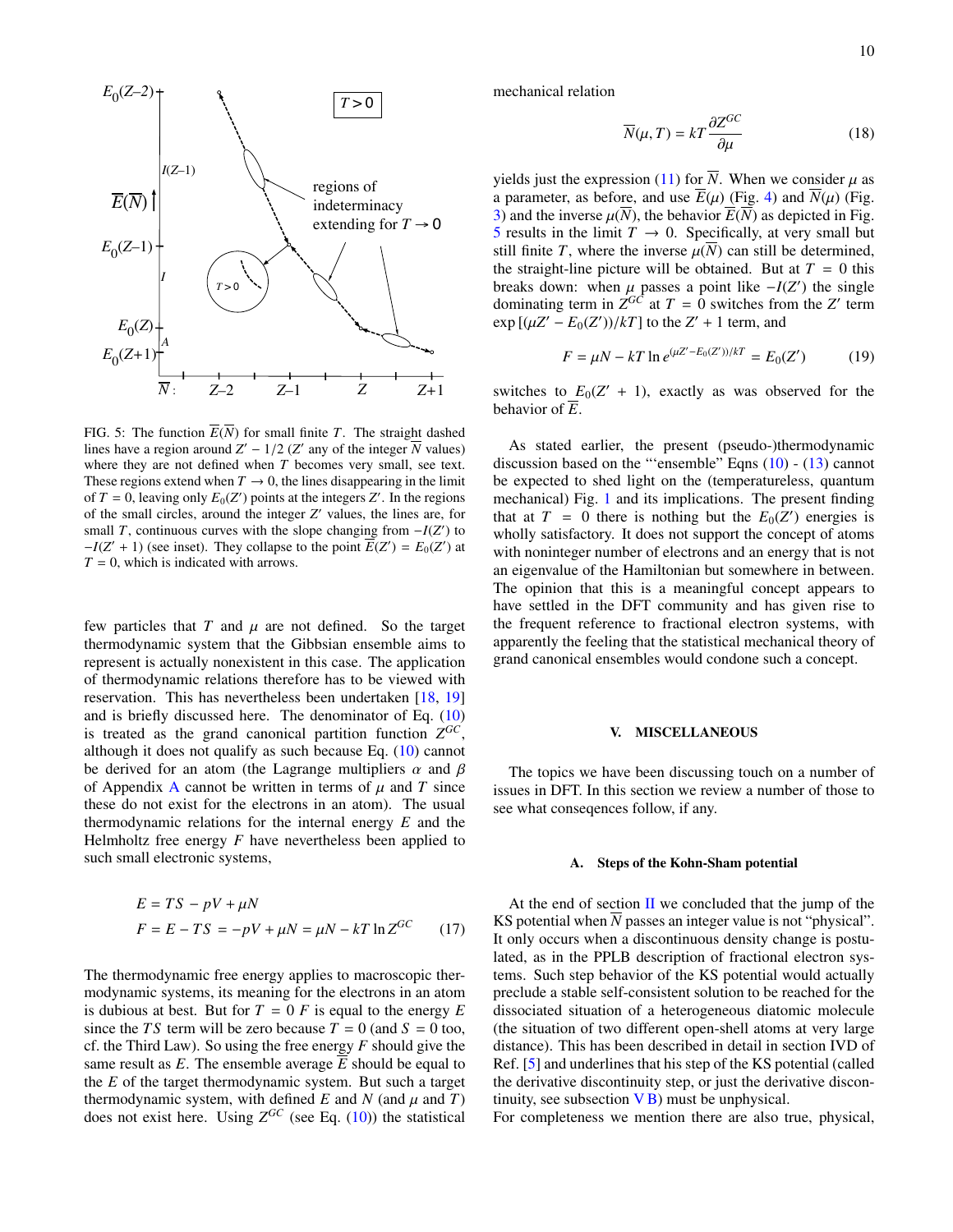steps in the KS potential for *integer* electron systems. "Physical" then means: required in the potential of a noninteracting particle system in order to endow it with a density equal to the one of the interacting electron system. A very well known step is the one occurring between two atoms *A* and *B* (or larger fragments) with each a single valence electron so they can form a covalent bond. At large distance the single electron level at atom *B* at the lower energy  $(-I_B)$  has to move up to the higher level at  $-I_A$  in order to form a doubly occupied orbital with 50-50 mixing so the atoms will get the correct amount of one electronic charge density each. The KS potential therefore must form a plateau over the region of atom B of height  $I_B - I_A$ . This leads to a step of this height in between the atoms, as was recognized by Almbladh and von Barth [\[31\]](#page-20-26) and Perdew [\[18\]](#page-20-16). This qualitative argument is confirmed by an analysis of the exact KS potential. It can be shown that the socalled response part of the KS potential generates the plateau mentioned above, with exactly the height  $I_B - I_A$  [\[32\]](#page-20-27). This behavior is directly related to the conditional amplitude, i.e. it is a direct consequence of the (strong) left-right correlation in a (weak) covalent bond. It has been studied for model systems by Maitra et al. [\[33\]](#page-20-28), also for the TDDFT case [\[34,](#page-20-29) [35\]](#page-20-30), and for the case of strongly correlated systems by Giarusso et al. [\[36\]](#page-20-31). The response part of the KS potential also has step behavior when going in an atom from one shell to the next [\[37](#page-20-32)[–39\]](#page-20-33).

#### <span id="page-10-0"></span>B. The Kohn-Sham band gap problem

It is generally stated that the PPLB picture "explains the band gap problem". The problem is the following. In a solid the KS LUMO orbital energy of the *N*-electron system  $\epsilon_L(N)$  (bottom of the conduction band) is generally below  $-A$ . Since the highest occupied KS orbital  $\epsilon_H(N)$  (the top of the valence band) is (in exact KS) equal to minus the ionization energy,  $\epsilon_H(N) = -I$ , this means that generally the KS band gap  $\epsilon$ <sub>*L*</sub>(*N*) −  $\epsilon$ <sub>*H*</sub>(*N*) differs from the fundamental gap *I* − *A*. The discrepancy may actually be large. This is called "the band gap problem" because, apparently, the expectation has been that in exact KS  $\epsilon_L(N) = -A$  would hold. But it does not, neither in exact Kohn-Sham nor with most DFAs, which exhibit orbital energy gaps not so different from the exact KS model [\[40\]](#page-20-34). The DFAs erroneously shift *all* occupied and unoccupied valence levels up by several eV  $[9, 41]$  $[9, 41]$  $[9, 41]$ , although the Rydberg levels in small molecules considerably less [\[42\]](#page-20-36). However, the PPLB picture does not *explain* the band gap problem nor solves it. What has caught the attention is that in the PPLB picture the KS potential for their density  $(1 - \omega)\rho_0(N) + \omega\rho_0(N + 1)$  has for any  $\omega > 0$ , however small, to jump up from the one for the  $\rho_0(N)$  shape by a constant  $\Delta = -A - \epsilon_L(N)$  over the molecular (or crystal) region (but not in the asymptotic limit), see end of section  $II$ . This jump is required in order to move  $\epsilon$ <sub>*L*</sub> up to −*A* so that the asymptotic decay of the  $\omega$  electron density in the LUMO orbital will have the proper decay (of the  $\rho_0(N + 1)$  charge density). Of course  $-A - \epsilon_L(N)$  is just the band gap "deficit". The deficit of the

KS orbital energy gap, or band gap,  $\epsilon_L(N) - \epsilon_H(N)$ , i.e. the

difference between it and the fundamental gap *I* − *A*, and the jump of the potential to which it is equal, are always called derivative discontinuity (DD) in solid state physics. (Then of course the DD (i.e.  $\Delta$ ) is a different quantity than the discontinuity in the derivative of the energy, which is  $I - A$ ).

But there is a big if: *if*  $\epsilon_L(N)$  is below −*A* the band gap problem exists and the jump of the KS potential has to occur if one wants the build up the  $\rho^{N+\omega}$  density by an admixture of some  $(N + 1)$ -electron density  $(N + 1)$ -electron density  $\rho_0(N + 1)$  to the *N*-electron density: that  $\epsilon_L(N)$  is not equal to −*A* and do not give an estimate of the magnitude of the discrepancy and the necessary potential  $\rho^{N+\omega} = (1-\omega)\rho_0(N) + \omega \rho_0(N+1)$ . But PPLB do not predict the magnitude of the discrepancy and the necessary potential step. In order to understand the band gap problem one has to understand *why* the KS potential leads to a LUMO level that is below −*A*. That understanding does not follow from Ref. [\[7\]](#page-20-6) or Ref. [\[16\]](#page-20-14). It should follow from an understanding of the physics of the KS electrons, i.e. from the nature of the KS potential and the one-electron energies that follow from it. It is indeed perfectly understandable why the exact KS potential leads to a LUMO level that is below −*A*, see the arguments in Ref. [\[15\]](#page-20-13), notably its Figs 3,4. In short, the exact KS potential incorporates the attractive potential of the full exchange-correlation hole also for the virtual orbitals, which is not the case in the Hartree-Fock model, which does have  $\sum_{L}$  orbital approximation). Actually, understanding the origin of  $L^{HF}(N) = -A^{HF}$  (which is  $\approx -A$ , although in poor frozen the difference  $-A$  −  $\epsilon$ <sub>*L*</sub>(*N*) from the nature of the KS potential leads to a correction that can easily be calculated for solids (extended systems). It can be proven [\[43\]](#page-21-0) that the correction  $-A - \epsilon_L(N)$  is in a macroscopic solid equal to the expectation value for the LUMO orbital (the state at the bottom of the conduction band) of the response part of the KS potential. The latter can be reasonably well approximated by the expression of Ref. [\[39\]](#page-20-33) (GLLB), explaining the success of Kuisma et al. [\[44\]](#page-21-1) and others [\[45](#page-21-2)[–48\]](#page-21-3) with this correction.

PPLB have straight-line energies that have −*A* as derivative at the  $N + \omega$  side. So A occurs in their picture. This does not explain why  $\epsilon_l(N) < -A$ , and neither does it give a strategy for the calculation of the discrepancy. One would still have to calculate or approximate *A* in order to know the discrepancy (the DD), i.e. to know  $-A - \epsilon_L(N)$ . So one has to *calculate* the fundamental gap  $(I - A)$  in order to obtain the magnitude of the potential step of PPLB. There is not an independent way of establishing the derivative discontinuity DD and from there obtain the correction  $-A - \epsilon_L(N)$ .

Such a calculation of *A* (and *I*) is actually quite feasible. It has been pointed out by Görling and coworkers  $[49, 50]$  $[49, 50]$  $[49, 50]$  $[49, 50]$  that it is possible to calculate the total energy differences for ionization from a periodic crystal (*I*) or addition of an electron to a crystal (*A*) from total energy calculations by series of calculations with standard band structure codes. The proposed procedure has been illustrated and applied by Tran et al. [\[51\]](#page-21-6). It has also been used to confirm [\[52\]](#page-21-7) that for those approximations (the LDA, GGA and meta-GGA functionals) for which the Slater relation  $\partial E^{appr}/\partial n_i = \epsilon_i$  holds, the orbital energy gap  $\epsilon^{appr}(N) = \epsilon^{appr}(N)$  is equal to the total energy based funda-Slater relation  $\partial E^{appr}/\partial n_i = \epsilon_i$  holds, the orbital energy gap  $\frac{1}{n}$ *appr*  $L^{appr}(N) - \epsilon_H^{appr}$ <br>nental gan *J<sup>appr</sup>*  $_{H}^{appr}(N)$  is equal to the total energy based fundamental gap  $I<sup>appr</sup>−A<sup>appr</sup>$  (which is not the case for exact KS for which indeed Slater's relation (often called Janak's theorem)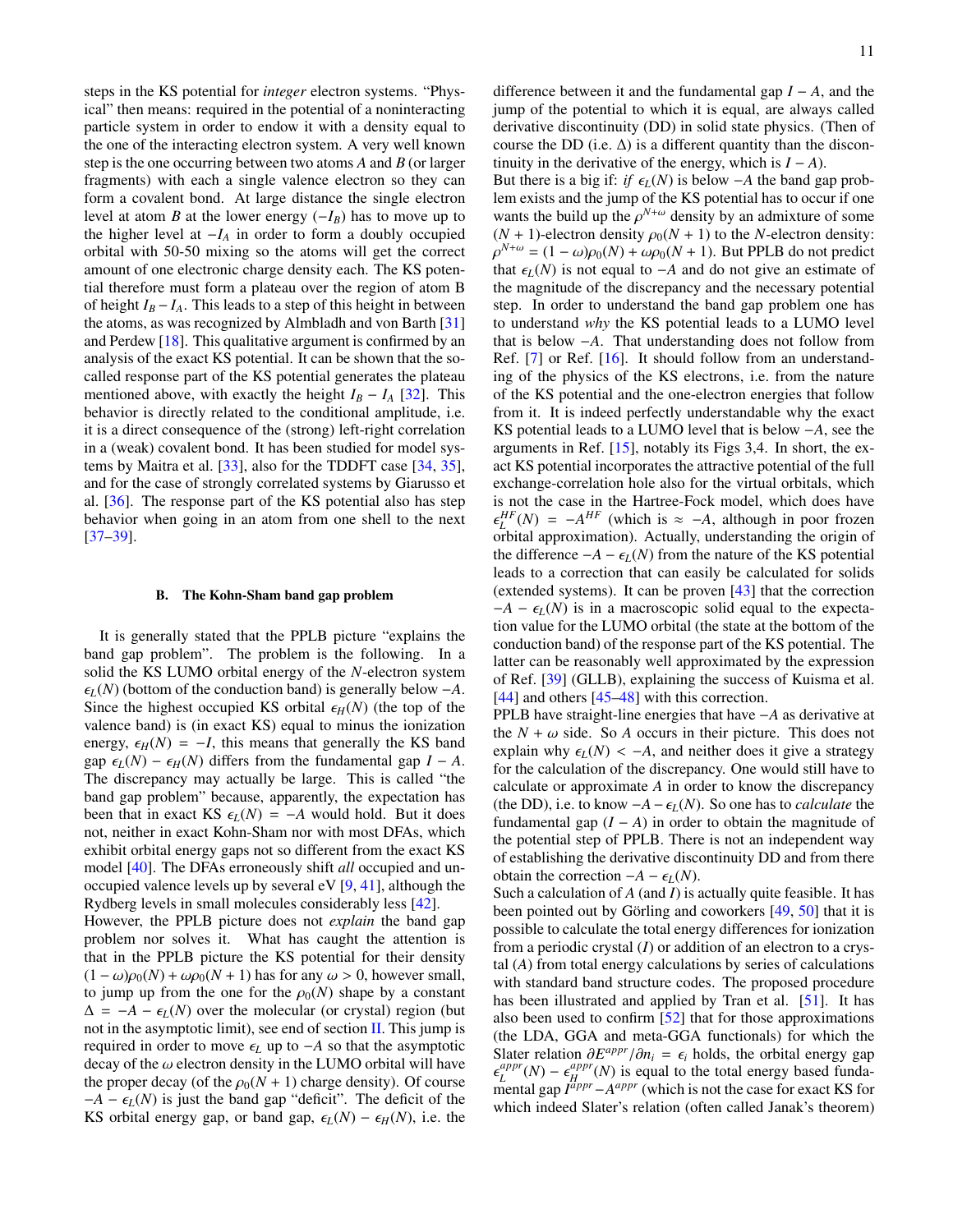does not hold). The equality  $\epsilon_L^{appr}$ <br>does not solve the "band gap prob <sup>*appr</sup>*(*N*)− $\epsilon_H^{appr}$ <br>problem'' sinc</sup>  $H^{appr}(N) = I^{appr} - A^{appr}$ does not solve the "band gap problem" since  $I^{appr} - A^{appr}$  and therefore  $\epsilon_L^{appr}$ <br>exact  $I = A$ ) for *<sup>appr</sup>*(*N*)− $\epsilon_H^{appr}$ <br>
(*A*) for the LD4  $H_H^{appr}(N)$  is wrong (very different from the exact *I* − *A*) for the LDA and GGA functionals. The error is due to the error of these approximations for the total energy of delocalized ion states, see Ref. [\[9\]](#page-20-8) for detailed discussion.

# <span id="page-11-0"></span>C. Atoms and molecules as open systems with fluctuating electron number?

In the grand canonical ensemble the particle number is not fixed for the members of the ensemble. So one may consider the fluctuation of the particle number over the ensemble. It is an important result of statistical mechanics that this fluctuation is insignificant. The same holds for the energy fluctuation, which will occur in both the grand canonical and the canonical ensemble. This very small fluctuation is generally cited to justify that thermodynamic systems can be described by any type of ensemble, the choice being dictated by considerations of (mathematical) convenience. As mentioned earlier (see also Appendix [A\)](#page-14-0), one may envisage a grand canonical ensemble as a collection of a very large number of systems, each connected to a reservoir with which it can exchange particles and energy. One may also envisage a grand canonical ensemble by inserting fictitious walls in for instance a macroscopic volume of gas, which are permeable for particles and heat. The number of particles in the "central" partition will fluctuate over time, which is reflected in the variation of the particle number over the members of the ensemble at a given time.

The terminology "open system" and "fluctuating particle (electron) number" has made its way into the density functional literature, but then not regarding thermodynamic systems, but mostly referring to the electrons in an atom. The atom is not a thermodynamic system, and the fluctuation must be of a very different type than the phenomenon treated in statistical mechanics. Usually interaction with an "environment" is held responsible for the fluctuation. The environment is typically just the other atoms in a molecule, or a solid surface to which the atom may be bound. We wish to stress that in the ground state of such a system (or any energy eigenstate) we are not dealing with any fluctuation phenomenon. The electron density surrounding (the nucleus of) an atom is stationary in the ground state or an excited state. This also holds when the atom is only very weakly interacting with the rest of the system, be it the remainder of the molecule from which it dissociates, or the solid surface from which it detaches. The electrons in such an atom are not like the particles of a thermodynamical system for which the phenomenon of (energy or particle) fluctuation is well studied, cf. [\[23\]](#page-20-21) Ch. 3, or [\[28\]](#page-20-20) Ch. 3.6 and 4.5. These remarks pertain to the stationary states, the eigenstates of the Hamiltonian. At elevated temperatures we need to consider a Boltzmann distribution over the states. This does not alter this statement on the lack of fluctuation in an energy eigenstate.

#### <span id="page-11-1"></span>D. The deviation-from-straight-lines error (DSLE)

We have rejected the physical basis of the straight-lines picture of the energy for fractional electrons of Fig. [1.](#page-3-0) Still the straight-lines energy behavior has a distinct advantage in one particular case: when a *local* functional is used with this straight-line behavior in a (nearly) dissociated system of fragments with in total an uneven number of electrons, so that fragments with a noninteger number of electrons arise. This can be seen as follows.

The prototypical example is  $H_2^+$ , but other well known examples are  $He_2^+$ ,  $[H_2O-H_2O]^+$  etc. (for simplicity we take identical fragments as example). The poor behavior of the LDA and GGA functionals ((semi-)local DFAs in general) in such cases was well known from the treatment of ionization from equivalent sites in a molecule [\[53\]](#page-21-8), e.g. 1*s* core holes in homonuclear diatomics like He<sub>2</sub>,  $N_2$  or  $C_2H_4$  and subvalence ligand levels in TM complexes like  $Cr(CO)<sub>6</sub>$ . It has for instance been highlighted in 1982 by Noodleman et al. [\[53\]](#page-21-8) for  $N_2^+$  and He<sub>n</sub><sup>+</sup>, in 1997 by Bally and Sastry [\[54\]](#page-21-9) for  $H_2^+$  and  $He_2^+$ , in 1999 by Sodupe et al. [\[55\]](#page-21-10) for  $[H_2O-H_2O]^+$  and in 2008 by Cohen, Mori-Sánchez and Yang [\[56\]](#page-21-11) for  $H_2^+$ . The root cause of the problem is that the local approximation is applied in situations where non-locality is essential. For a system with a noninteger electron number on separated (noninteracting) fragments (for instance two  $(1/2)$ ) electron charges on individual H's for long distance  $H_2^+$ ), the local approximation causes the functional to be effectively evaluated for each fragment, i.e. for a noninteger electron number. But for such systems the HK functional is not even defined. Of course if the local functional would yield for each (1/2) electron density just half of the required H atom energy, the total energy would still be correct. But it has been clear [\[53,](#page-21-8) [55\]](#page-21-10) that the local approximations, which all have a basic LDA exchange ingredient of  $\rho(r)^{4/3}$  in the xc<br>energy density do for that reason not exhibit the right scaling energy density, do for that reason not exhibit the right scaling behavior for the correct total energy to result. If we extend the example to *n* noninteracting fragments of *N* electrons each, with a surplus 1 electron that will be distributed over the *n* sites, it is clear that a local functional will have to deal with *n* fractional electron charges of  $N + 1/n$  each. It has been observed [\[57,](#page-21-12) [58\]](#page-21-13) that a local functional yields the right energy for any *n* if the scaling of the local energy density would be perfectly linear between  $N$  and  $N + 1$  electrons on a fragment. This is not a proof that the behavior of the straight-lines picture of Fig. [1](#page-3-0) is correct physics. It is simply making the local approximation work in this special case, where in fact the local approximation is not warranted, being applied to a case where nonlocal effects are vital (because the fragment systems are entangled), see Ref. [\[5\]](#page-20-4) for further discussion. Applying an exchange-correlation functional to a noninteger electron system means that the functional is applied outside the domain of densities on which the HK functional has been defined.

Let us consider a small increase  $\delta N = 1/n$  of the electron number on a fragment over the integer number *N* (e.g. when the number *n* of noninteracting fragments in the exam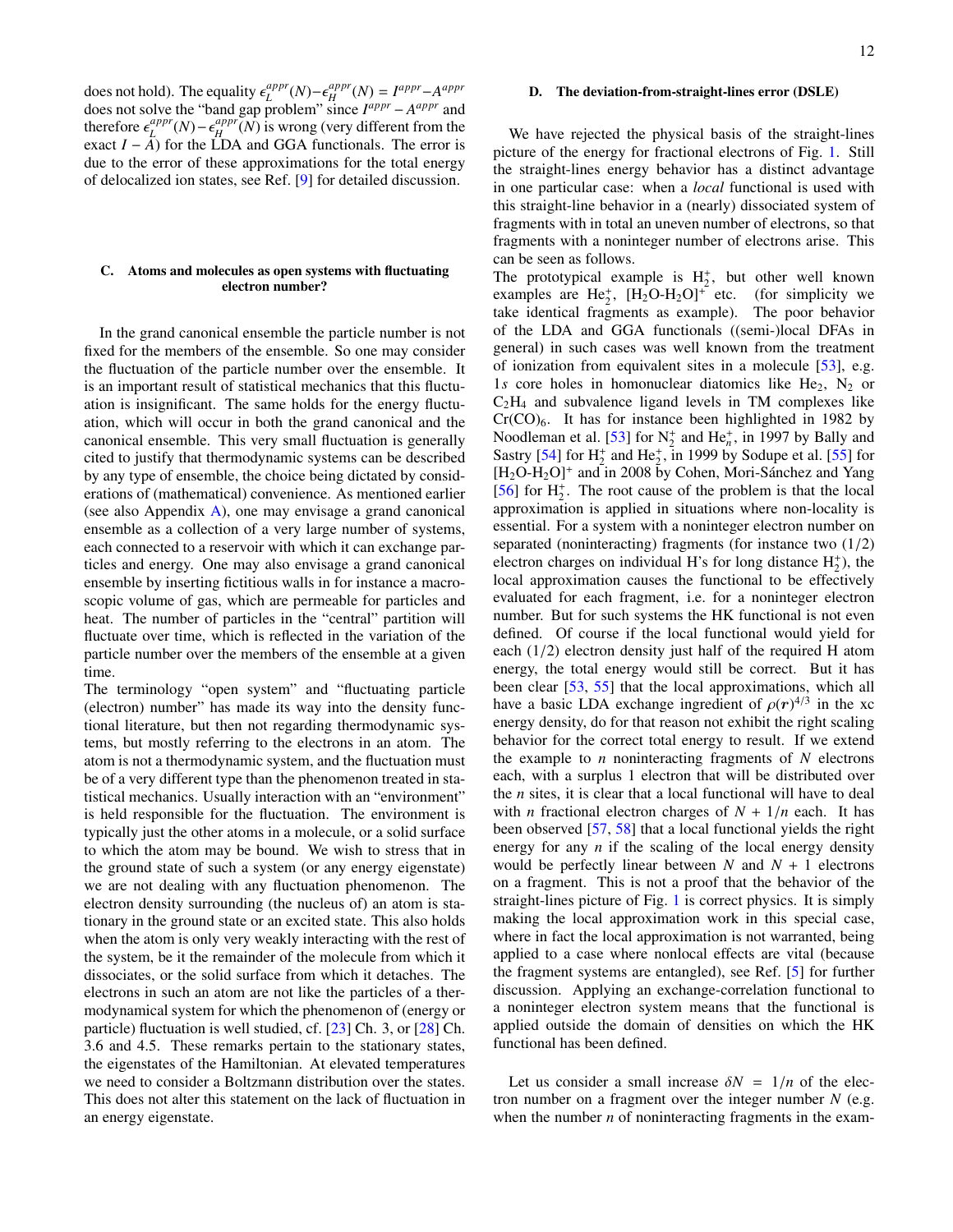ple above is large). A local functional will derive the energy of a fragment from the local  $(N+1/n)$  electron number and the energy increase according to the straight-lines picture would be

$$
\delta E = \left(\frac{\partial E^{PPLB}}{\partial N}\right)_+ \delta N = -A/n \tag{20}
$$

which would yield the correct energy change −*A* when summed over all fragments (the additional electron can go to any fragment, so there are *n* degenerate wavefunctions each describing the additional electron on one site, all at energy <sup>−</sup>*A*; a linear combination with <sup>1</sup>/*<sup>n</sup>* electron per site also has energy −*A*). It is natural [\[59\]](#page-21-14) to associate the PPLB derivative at the electron-addition side with the derivative when an infinitesimal charge is added to the LUMO,

$$
\left(\frac{\partial E^{PPLB}}{\partial N}\right)_+ = \frac{\partial E}{\partial n_L} \tag{21}
$$

(*L* stands for LUMO). It has been pointed out by Yang, Mori-Sánchez and Cohen [[59](#page-21-14)[–61\]](#page-21-15) that for that reason DFAs should be favored for which the LUMO orbital energy would be −*A* since

<span id="page-12-1"></span>
$$
\partial E^{DFA}/\partial n_L = \epsilon_L = -A \tag{22}
$$

The approximate functional (DFA) should then obey the Slater relation  $\frac{\partial E^{DFA}}{\partial n_i} = \epsilon_i$ . The Slater relation [\[10,](#page-20-9) [11\]](#page-20-37) holds for many approximate functionals where occupation numbers of many approximate functionals where occupation numbers of the orbitals have been introduced in a specific way (but not for all such functionals [\[9\]](#page-20-8)). (Note that Slater's relation for such approximate *E DFA*s does not suffer from the problem with the analogous Janak theorem of Kohn-Sham DFT exemplified with Eq.  $(3)$ .) We should caution that the density change upon an infinitesimal increase of the density by  $\delta n_L |\psi_L^N(\mathbf{r})|^2$  does not obey the PPI B prescription that an infinitesimal density an *Infinitesimal increase* of the density by  $m_L|\phi_L(r)|$  does<br>not obey the PPLB prescription that an infinitesimal density change should bring in  $\rho_0^{N+1}$  density, see Eq. [\(7\)](#page-2-0):

$$
\delta \rho^{PPLB} = -\delta \omega \rho_0^N + \delta \omega \rho_0^{N+1}.
$$
  
= 
$$
-\delta \omega \sum_i^N |\psi_i^N(\mathbf{r})|^2 + \delta \omega \sum_j^{N+1} |\psi_j^{N+1}(\mathbf{r})|^2
$$
 (23)

The orbitals  $\{\psi_i^{N+1}\}$  of the  $(N + 1)$ -electron system will typ-<br>ically all be more expanded and at higher orbital energies ically all be more expanded and at higher orbital energies than the corresponding orbitals  $\{\psi_i^N\}$  of the *N*-electron sys-<br>tem. Because  $\delta n_e |\psi_i^N(m)|^2 + \delta \delta^{PPLB}$  one cannot conclude that tem. Because  $\delta n_L |\psi_N^N(r)|^2 \neq \delta \rho^{PPLB}$  one cannot conclude that adherence to the PPI B straight-lines picture for the energy adherence to the PPLB straight-lines picture for the energy requires relation [\(22\)](#page-12-1) to hold (and we have denied a physical basis for such a requirement anyway). Nevertheless, functionals for which the Slater relation holds and for which  $\epsilon_L \approx -A$ have, from a pragmatic point of view, the advantage that the local approximation does not lead to poor results for dissociated systems with overall an additional electron (yielding fractional electron fragments), as conventional (semi-)local functionals used to do [\[54\]](#page-21-9). They have the disadvantage that the LUMO and higher virtual orbitals are then very high lying, close to the energy zero, and therefore are unduly diffuse

[\[15,](#page-20-13) [42\]](#page-20-36). This is a well-known deficiency of the Hartree-Fock virtual orbitals which also have  $\epsilon_L \approx -A$ . It also has the disadvantage that then the HOMO-LUMO gap is not a good approximation of the first excitation energy. The exact KS model generates virtual orbitals that are much lower lying, for which the HOMO-LUMO gap does approximate the first excitation energy very well [\[42,](#page-20-36) [62,](#page-21-16) [63\]](#page-21-17). The exact Kohn-Sham virtual orbitals are not unduly diffuse but represent the excited electron very well, so that most excitations can be expressed as single (or a few) orbital-to-orbital transitions [\[42\]](#page-20-36). The more realistic orbital energy spectrum from accurate model KS potentials (compared to the poor potentials resulting from conventional local and hybrid functionals) greatly improves excitation energies, in particular the Rydberg and mixed valence-Rydberg transitions. The local potentials resulting from the OEP procedure have orbital energies closer to the exact KS ones and therefore have similar advantages for excitation energy calculations [\[64\]](#page-21-18).

# <span id="page-12-0"></span>E. Ensembles in DFT

In quantum mechanics an ensemble usually just means a mixture of single-state density matrices. This is something different than the Gibbsian ensembles in statistical mechanics. The quantum mechanical ensembles are uncontroversial and in fact play an important role in DFT. We mention two cases.

In the first place an equi-ensemble of the ground state and an excited state has been introduced as a means of obtaining the excitation energy by Theophilou [\[65\]](#page-21-19). This has been extended by Gross, Oliveira and Kohn to ensembles with more excited states [\[66–](#page-21-20)[68\]](#page-21-21). This ensemble approach for excitation energies is currently receiving considerable interest [\[69–](#page-21-22)[72\]](#page-21-23). We emphasize that this type of "ensemble" is something very different from statistical mechanical ensembles, like the "canonical ensemble" and "grand canonical ensemble". There is no connection with thermodynamics, in this application the density matrix and ensemble are just elements of the edifice of quantum mechanics. (The names "density matrix" and "ensemble" have of course originated from the link with statistical mechanics [\[73–](#page-21-24)[75\]](#page-21-25), but the concepts are now independent of this context.) There is no theoretical problem with the ensemble approach to excitation energies. It is interesting to observe that Levy has used this ensemble formulation for excitation energies to investigate the relation between excitation energies and Kohn-Sham orbital energies [\[76\]](#page-21-26). The first excitation energy, for instance, is not equal to the KS orbital energy difference between HOMO and LUMO,  $\epsilon_L - \epsilon_H$ , for an *N*-electron system. The LUMO must be raised by a constant

$$
\Delta v_{xc} = \lim_{w \to 0} \left. \frac{\partial E_{xc}^w [\rho]}{\partial w} \right|_{\rho = \rho_w}
$$
 (24)

Here  $E_{xc}^w$  is the exchange-correlation energy that would yield the correct energy for an ensemble  $E_w = (1 - w)E_{GS} + wE_{H \to L}$ from a KS calculation with fractional occupations of the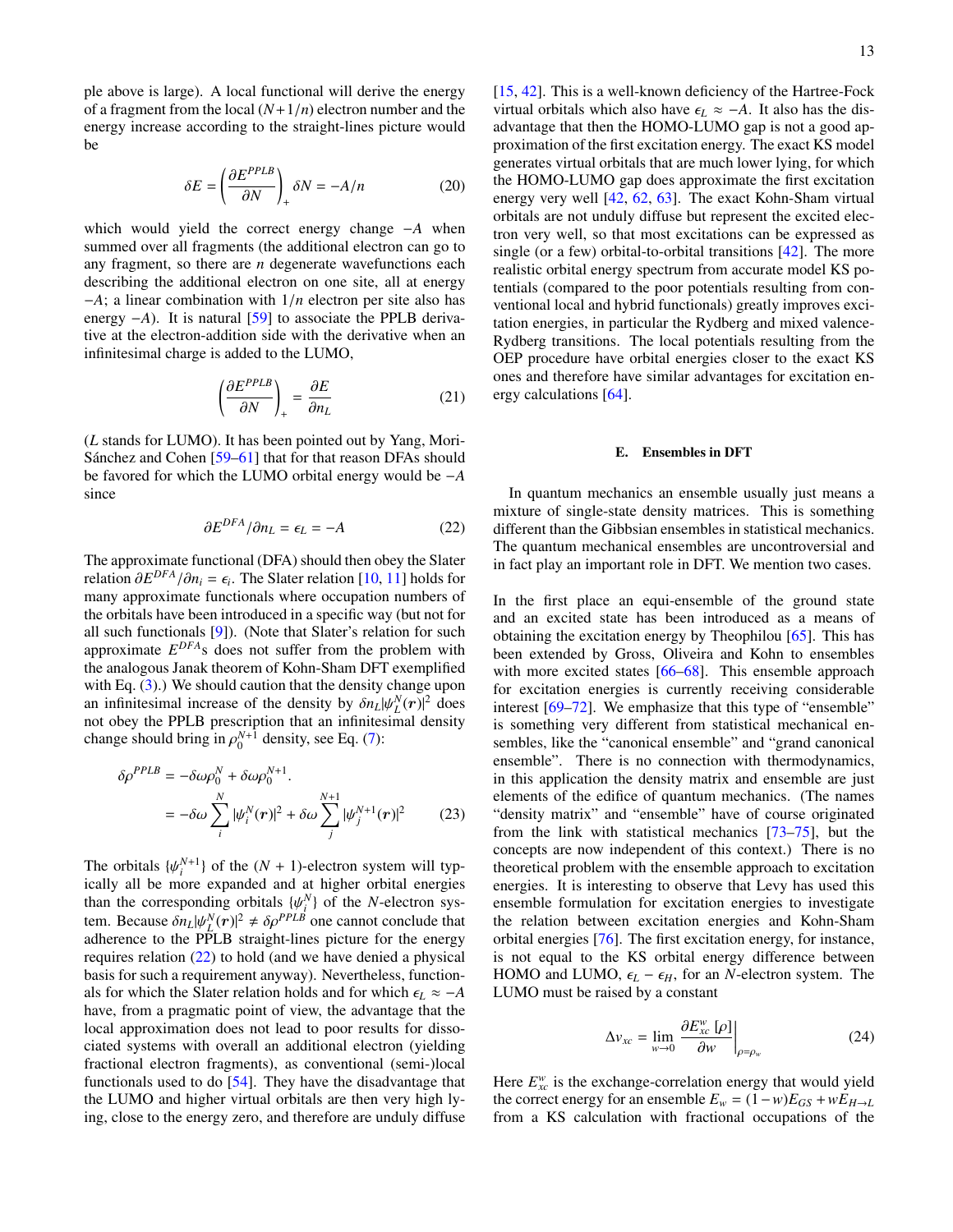HOMO and LUMO. This upshift by a constant upon admixing an infinitesimal amount of the excited state density is a genuine discontinuity, reflecting the discontinuous change of the density by admixing of the different excited state density to the ground state density,  $\rho_w = (1 - w)\rho_{GS} + w\rho_{H \to L}$ . But its derivation does not rely on or need any result from the case of an ensemble of *N*- and (*N* + 1)-electron densities. The constant in this case arises from the density and energy of an excited state being different from those of the ground state. The theory does not provide an estimate of the magnitude of the constant  $\Delta v_{xc}$ . Fortunately, the quantitative magnitude of the deviation of excitation energy from KS orbital energy difference is generally quite small, at least for accurate KS orbital energies [\[42,](#page-20-36) [62\]](#page-21-16) (this is not true in general for the orbital energies of most DFAs, notably not for the Rydberg orbital energies of DFAs [\[42\]](#page-20-36)).

A second occurrence of ensembles in DFT is in the case of non-pure-state *v*-representable ground state densities. Levy [\[77\]](#page-21-27) and Lieb [\[14\]](#page-20-12) proved that in case of degenerate ground states some ground state densities are only ensemble *v*-representable. This has acquired some practical importance when it was discovered that there are cases where the density of a nondegenerate ground state wavefunction can only be represented by an ensemble density of a degenerate KS ground state [\[78](#page-21-28)[–80\]](#page-21-29). This appears to be connected to strong (nondynamical) correlation. The strong mixing in that case of a few electron configurations in the wavefunction then leads in the KS system to the description of the density by an ensemble of KS states representing the mixing electron configurations. In that case the KS states (determinants) are degenerate, the HOMO being degenerate. The KS ensemble is then an example of Levy and Lieb's ground state ensemble, but now for the KS noninteracting electron system.

The practical relevance of this type of ensemble has been demonstrated in a series of papers by Filatov (see review [\[81\]](#page-21-30)) who developed the spin-restricted ensemble-referenced Kohn-Sham methods (REKS) precisely for the cases where the density is no longer pure-state  $v_s$  representable in the Kohn-Sham system but is only ensemble  $v_s$  representable. This applies to many cases including diradicaloids and excited states (conical intersections) [\[82–](#page-21-31)[84\]](#page-21-32).

It is unfortunate that the terminology "ensemble DFT" is now gaining traction, comprising on the one hand the PPLB approach with its derivative discontinuity and on the other hand the ensemble approaches for excitation energies and for non-pure-state representable Kohn-Sham cases. We stress that these are very different theoretical constructs.

#### <span id="page-13-0"></span>VI. FINAL REMARKS

We have given arguments why the statement "∂*E*/∂*<sup>N</sup>* is the chemical potential of the electrons in the molecule" is wrong. It is wrong on two counts: it invokes a quantity (∂*E*/∂*N*) that has no physical meaning for an atom or molecule, and uses a thermodynamical concept (chemical potential) that does not refer to any property of the electrons in an energy eigenstate of such a small system. Few-electron systems like atoms and molecules can lose or gain an electron, with corresponding energy changes giving the ionization energy *I* and electron affinity *A*. There is not a third energetic characteristic of the electrons which could be called "the chemical potential". The quantity ∂*E*/∂*<sup>N</sup>* is not defined for systems like atoms and molecules. We have noted that the solution of the HK based Euler-Lagrange variational equation [\(1\)](#page-0-0) requires that the energy  $E_v[\rho]$  is extended into the nonphysical domain of noninteger electron number in such a way that the derivative ∂*E*/∂*<sup>N</sup>* exists. It must be continuous at the *<sup>N</sup>* point, it should not have different left and right derivatives (be discontinuous). The actual magnitude of the (continuous) derivative is arbitrary (it depends on the chosen extension of  $E_v[\rho]$ ). The suggestion that "exact DFT" would have linear energy behavior with derivative −*A* between *N* and *N* + 1 and with derivative −*I* between *N* and *N* − 1 would imply that the Euler-Lagrange equation of DFT is anomalous, since the discontinuity of the derivative at the integer *N* point would preclude determination of the Lagrange multiplier as ∂*E*/∂*N*.

The heart of the problem with ∂*E*/∂*<sup>N</sup>* is that no physical meaning can be given to systems with a fractional number of electrons, such as  $(N + \omega)$ . This also leads to the denial of such physical meaning to the linear energy picture of Fig. [1](#page-3-0) other than that  $\overline{N}$  is the average electron number for two states of different electron numbers which constitute an ensemble with mixture parameter  $\omega$ , and  $\overline{E}^{PPLB}$  the average energy.<br>Such mixtures have also been considered with probabilities Such mixtures have also been considered with probabilities patterned after those of the grand canonical ensemble of statistical mechanics [\[7,](#page-20-6) [20\]](#page-20-18), see section [III.](#page-4-0) In that case the behavior of Fig. [5](#page-9-2) is obtained, with collapse of the  $\overline{E(N)}$  curve to just the points  $(Z', E_0(Z'))$ . Neither the straigt-lines picture<br>of Fig. 1, nor the dashed lines of Fig. 5 represent physical of Fig. [1](#page-3-0) nor the dashed lines of Fig. [5](#page-9-2) represent physical behavior of an atom or molecule.

We have been discussing the Euler-Lagrange equation [\(1\)](#page-0-0) and other issues which pertain to the theory (DFT, i.e. quantum mechanics) of electrons in atoms and molecules, where temperature does not play a role. Elevated temperature effects can of course be described with statistical mechanics. For instance, at (very) high temperature a macroscopic gas of H atoms may exhibit ionization, meaning that an equilibrium is established in the gas between H atoms, free electrons, and H<sup>+</sup> ions, see Refs [\[24,](#page-20-24) [26,](#page-20-23) [27\]](#page-20-38) and Appendix [B.](#page-18-0) In this case we are dealing with thermodynamic systems, in principle macroscopic with a defined pressure for the gases of each type of particle (atoms, ions, electrons). These are traditional systems for the application of thermodynamics and statistical mechanics. Ignoring the population of electronically excited states (which however will be important at such high temperatures that ionization becomes measurable), one could describe the fraction of  $H^+$  ions by way of fractional occupation of the 1*s* orbital. This does not mean of course that any H atom/ion would exist in the gas with a fractional number of electrons. Just the *average* number of electrons on an H becomes fractional.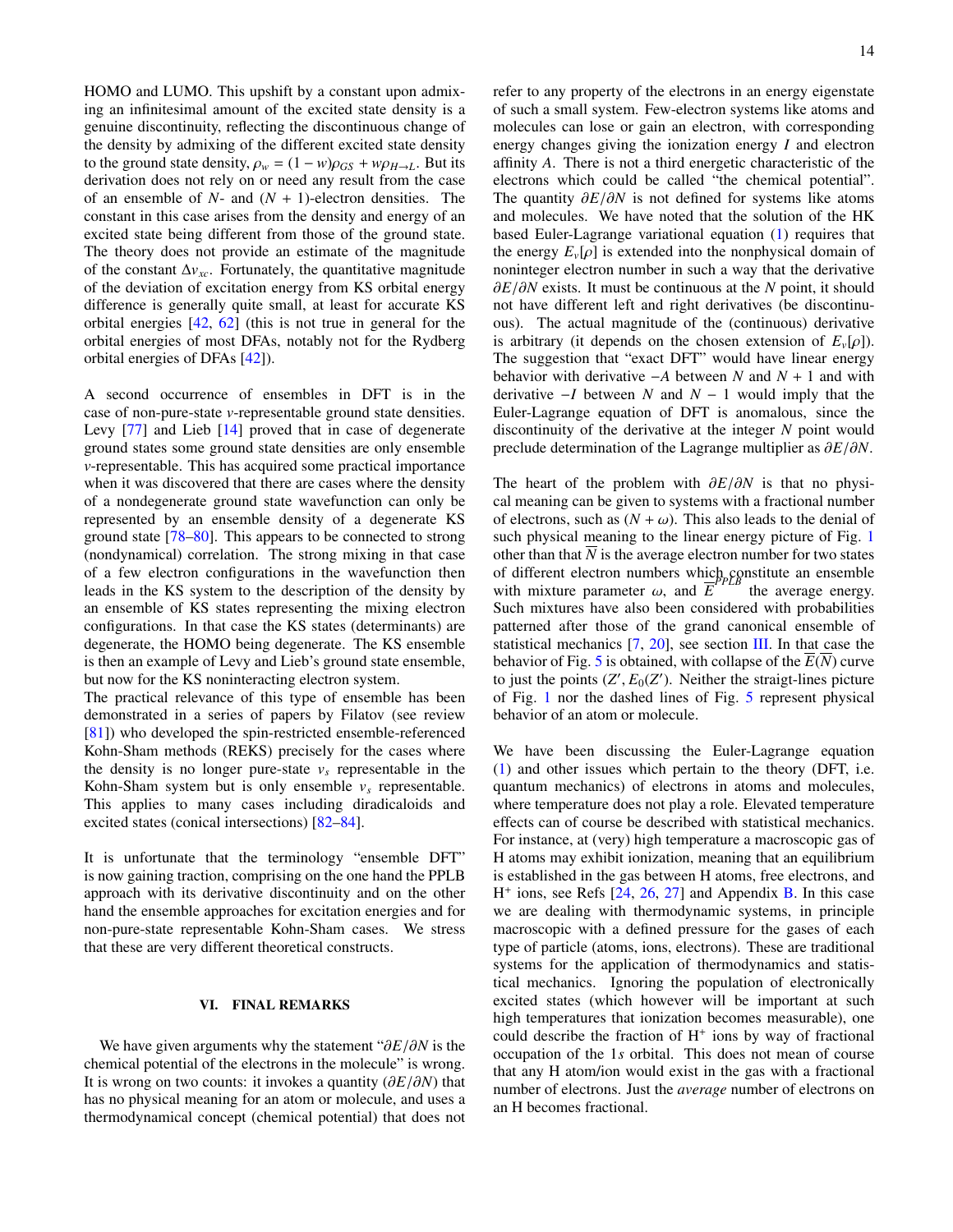Fractional occupations are also well known as the Fermi-Dirac distribution of electrons over single particle states in free-electron models of an electron gas at elevated temperatures, cf. Eq.  $(A19)$ . This is again just a way of describing the distribution of such a system over ground state and excited states at nonzero  $T$ , see Ref.  $[85]$ , Ch. 2. An electron gas in a potential with a defined  $\mu$  (so no band gap) is a model for metals. The generalization of DFT to include temperature dependence for such a system was proposed long ago by Mermin [\[86\]](#page-21-34). For a gas of electrons moving in an external potential at  $T \neq 0$  he established the one-to-one correspondence of the external potential and the density. Mermin uses that his system of electrons has a defined temperature *T* and chemical potential  $\mu$ , signalling that we are dealing with a thermodynamic system. Not only DFT, also other electronic structure theories may be extended to incorporate temperature effects in extended electronic systems where *T* and  $\mu$  are defined quantities. The pioneering work in 1963 of Mermin on Hartree-Fock for the electrons at finite *T* [\[87\]](#page-21-35) should be mentioned as well as the recent upsurge of interest, for instance the work by Hirata and coworkers on one-dimensional solids at finite temperature, with both Hartree-Fock approximation and various correlated methods [\[88,](#page-21-36) [89\]](#page-21-37). See also recent work by Harsha et al. [\[90,](#page-21-38) [91\]](#page-21-39) and White and Chan [\[92\]](#page-21-40). Finite temperature effects in extended systems with defined  $T$  and  $\mu$  are of course well known in many-body (perturbation) theories [\[93](#page-21-41)[–96\]](#page-21-42). This does not imply that thermodynamic properties would exist for a small finite-electron system like an atom or molecule.

Finally we have noted that "ensemble DFT" is not a good common denominator for on the one hand for instance the T-GOK ensemble approach to excitation energy calculations [\[65–](#page-21-19)[72,](#page-21-23) [76\]](#page-21-26), and/or the occurrence of ensembles to describe densities of degenerate ground states [\[14,](#page-20-12) [77,](#page-21-27) [78,](#page-21-28) [80\]](#page-21-29), as employed in the REKS method [\[81,](#page-21-30) [84\]](#page-21-32), and on the other hand the use of ensembles of ground states of different electron number [\[7\]](#page-20-6). While there is no objection to the former, we have warned against the pitfalls that open up when unwarranted conclusions are drawn from behavior of the latter.

# Conflicts of Interest.

There are no conflicts of interest to declare.

# Acknowledgement

I am grateful to Wim Briels for sharing with me his insights in statistical mechanics and thermodynamics, and to Kieron Burke for lively disputes on the subject matter of this paper.

# <span id="page-14-0"></span>Appendix A: Elements of the statistical mechanical underpinning of thermodynamics

The electrons in a molecule do not constitute a macroscopic thermodynamic system for which the concept of a chemical potential and temperature for the particles comprising the system has been defined. However, PPLB assume that one may use results from statistical mechanics to treat such a system. There is now abundant reference in the DFT literature to the chemical potential for the electrons in a molecule and to the exchange of these particles with the environment as being governed by the chemical potential, and to the grand canonical ensemble as providing a proper description. It is therefore appropriate to investigate the validity of these concepts for the electrons in a molecule. Many excellent textbooks give extensive expositions of thermodynamics and its underpinning by way of statistical mechanics [\[21](#page-20-19)[–28\]](#page-20-20). We briefly highlight a few points that are relevant here. Although unabashedly unoriginal, we need this exposition to establish the salient features of statistical mechanics upon which our criticism of the application of concepts from this theory to few-electron quantum mechanical systems (atoms and molecules) is based.

One important characteristic of a thermodynamic system is that it has to be macroscopic for the following reasons. For some concepts or derivations it is necessary that the thermodynamic limit can be reached, meaning that the particle number can be increased to, say, Avogadro's number (ca.  $10^{23}$ ), keeping the density  $N/V$  constant. It is also necessary that the temperature can be measured and that equilibrium exists in the sense that the temperature will be the same in different parts of the system. Statements about the existence and measurement of a physical attribute called "temperature" as well as its transitivity and its role in defining equilibrium, feature in the literature as the Zeroth Law of Thermodynamics [\[97\]](#page-21-43). The basis of the statistical mechanical derivation of the properties of a thermodynamic system is the realisation that the system, for which the macroscopic state is described with a few macroscopic variables (e.g.  $N, V, T$  will in the course of time traverse an exceedingly large number of microstates which are all compatible with the macroscopic state but which differ in the states of the large number of particles comprising the system. When the movements of the particles are described classically this is simple: the position and momentum coordinates for all particles define a point  $(q_1...q_N, p_1...p_n) \equiv (q, p)$  in phase space which travels along some path in phase space due to the constant changes in position and in momentum (e.g. due to collisions). When the particles are described quantum mechanically the assumption of constantly changing microstates is a bit more subtle. It would not be compatible with this fundamental viewpoint of statistical mechanics to assume that the total macroscopic system can be in an energy eigenstate and therefore be stationary, not subject to change. Detailed arguments why this cannot be the case can be found in the cited literature, notably Tolman [\[21\]](#page-20-19) who stresses that the principle of detailed balance also applies to a macroscopic system in quantum mechanics, and e.g.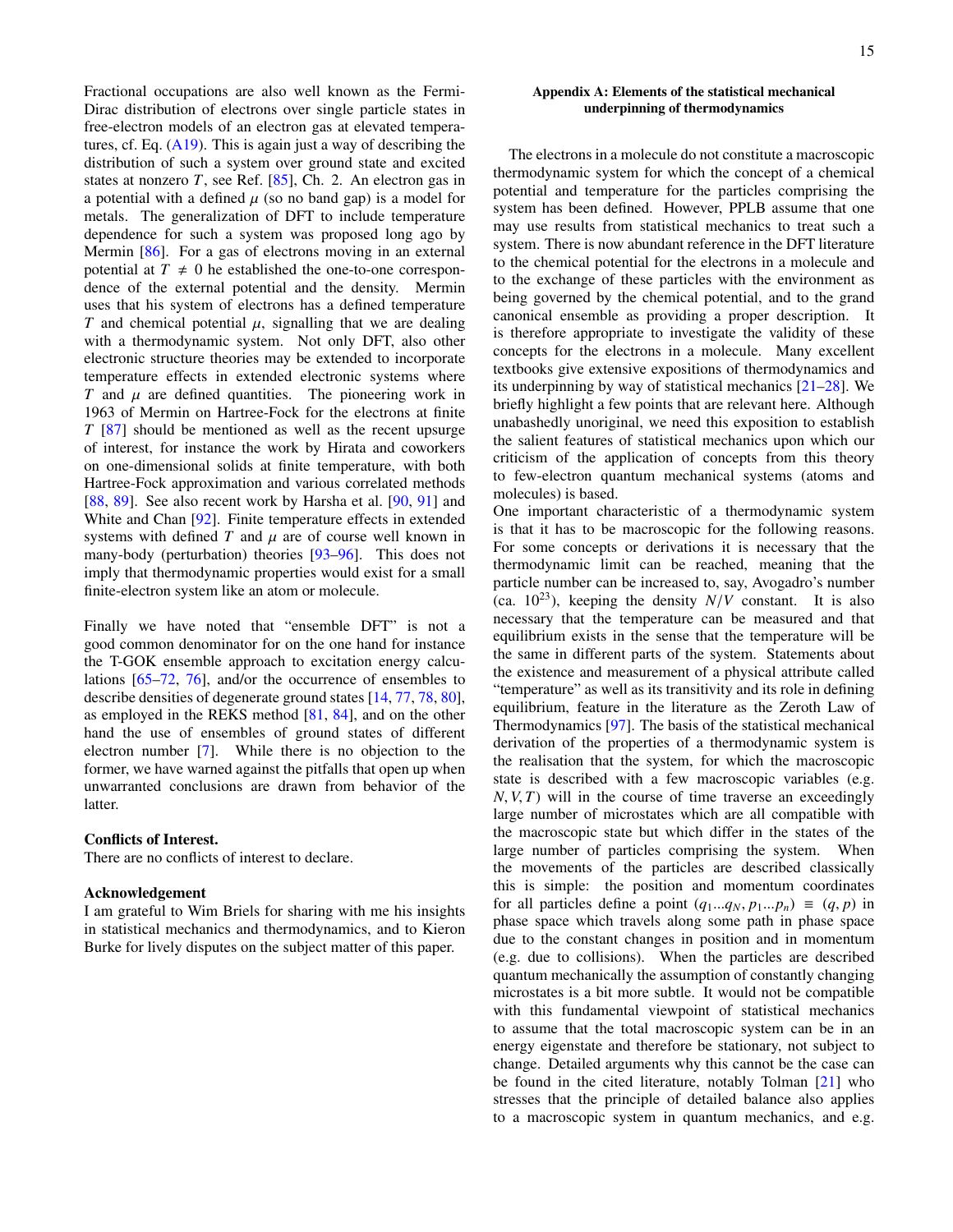Hill [\[23\]](#page-20-21) and Landau and Lifshitz [\[27\]](#page-20-38). Landau and Lifshitz [\[27\]](#page-20-38) summarize this in the statement that it is impossible for a macroscopic system to be in an energy eigenstate due to the unavoidable disturbance by interaction with the outside world and the internal disturbances by density fluctuation and other perturbations. So it is generally accepted that also when quantum mechanics is applied the same assumption holds that the system traverses in the course of time the microstates compatible with the thermodynamic state of the system.

Since the calculation of the time-dependent behavior of the system is out of the question, at least before computer simulations came around, a so-called representative ensemble is formed. The ensemble consists of very many mental copies of the system, each presenting the system in a particular microstate. Then the basic postulate of statistical mechanics asserts that there is no *a priori* bias in the probability that the system be in some microstate: all microstates (or all points in phase space) compatible with the macroscopic state variables, are equally probable. The impossible task of calculating a desired property as a time-average of the system is now replaced by an ensemble average. Given the equal probabilities for all microstates, this amounts basically, for a wanted property, to finding the probability that a microstate has a certain value for the desired property. Then an average over all the microstates can be taken. If the treatment is quantum mechanical, the notion that macroscopic systems cannot be in a stationary state, does not preclude the use of quantum mechanical states - either energy eigenstates or some set of other states compatible with the thermodynamic variables - as the microstates of the systems in the ensemble, if only their number is large enough and representative of the thermodynamic system.

The simplest example is the case of an assembly of *N* independent classical particles within a (macroscopic) volume *V* with total energy *E* or within a narrow energy range  $(E - \Delta E, E + \Delta E)$ . The independent particles will have individual energies  $\{\epsilon_i\}$ . If there are  $n_i$  particles having energy  $\epsilon_i$  une cons<br>be written  $\epsilon_i$  the constraints of fixed particle number *N* and energy *E* can

$$
(a) \sum_{i} n_i = N; \qquad (b) \sum_{i} n_i \epsilon_i = E \qquad (A1)
$$

If the particles are distinguishable (for instance by their positions in a crystal lattice if they are 3D harmonic oscillators as in the Einstein model for a crystal), the total number of configurations ("microstates") for a particular distribution of occupation numbers  $\{n_i\}$  is

<span id="page-15-3"></span>
$$
\Omega(\{n_i\}) = \frac{N!}{n_1! n_2! \dots n_i! \dots} \tag{A2}
$$

and the total number of microstates  $\Omega$  is in principle obtained by summing over all sets of occupation numbers compatible with the constraints  $(A1)$ . We will try to determine the set of occupation numbers, indicated with stars, that give the largest term,  $\Omega({n \atop i})$ . It is always not just  $\Omega$  but  $\ln \Omega$  that is considered. This is computationally much more expedient, see below, and does not matter since  $\ln \Omega({n_i})$  and  $\Omega({n_i})$  have the maximum for the same same set of occupation numbers. The deeper reason is that ln  $\Omega$  of a macroscopic system is connected to the thermodynamic entropy of such a system,

<span id="page-15-4"></span>
$$
S = k \ln \Omega. \tag{A3}
$$

The equation  $S = k \ln \Omega$  is the first and most important bridge from statistical mechanics to thermodynamics.

The well known results of statistical mechanics assert that, as a consequence of the huge number of particles and very large  $\Omega({n_i})$  of thermodynamic systems, and the fact that it is the logarithm of  $\Omega$  that enters the entropy, the contributions of all other terms  $\Omega({n_i})$  than just the maximum one,  $\Omega({n_i^{\star}})$ , make a negligible contribution to the entropy *k* ln Ω.

When the total number of particles *N* is very large, and the occupations  ${n_i}$  as well, so that the Stirling approximations ln  $N! = N \ln N - N$  and  $\ln n_i! = n_i \ln n_i - n_i$  can be used, ln  $\Omega({n_i})$  reduces to

$$
\ln \Omega(\lbrace n_i \rbrace) = N \ln N - N - (\sum_i n_i \ln n_i - n_i). \tag{A4}
$$

The occupation numbers that correspond to the maximum ln  $\Omega({n_i})$  can be found by optimization with the Lagrangian

<span id="page-15-5"></span>
$$
\mathcal{L} = \ln \Omega(\{n_i\}) - \alpha (N - \sum_i n_i) - \beta (E - \sum_i n_i \epsilon_i)
$$
 (A5)

The conditions  $\partial \mathcal{L}/\partial n_i = 0$  lead immediately to the well known equations for the optimal occupation numbers

<span id="page-15-2"></span>
$$
n_i^* = e^{-\alpha} e^{-\beta \epsilon_i} \tag{A6}
$$

It can be demonstrated (by the Darwin-Fowler method [\[28\]](#page-20-20)) that actually the average of the occupation numbers over all systems in a representative ensemble is equal to the calculated most probable occupations of Eq. [\(A6\)](#page-15-2). An ensemble that is representative of the thermodynamic system under study has very many (mental) copies of this system with each one in a specific microstate, chosen with equal probability for all microstates compatible with the thermodynamic state (in the present example determined by  $(N, V, E)$ , a so-called microcanonical ensemble). The Lagrange multipliers can in principle be solved from the constraints of Eq.  $(A1)$ . However, we want to make the connection with thermodynamics, i.e. to determine values of  $\alpha$  and  $\beta$  in terms of thermodynamic properties.

<span id="page-15-1"></span>Thermodynamics has provided a framework for macroscopic systems of particles, with the introduction of quantities such as the (internal) energy  $(E)$ , temperature  $(T)$ , entropy  $(S)$ , volume  $(V)$ , chemical potential  $(\mu)$  and derived quantities such as Helmholtz free energy  $F = E - TS$ , enthalpy  $H = E + pV$  and Gibbs free energy  $H - TS$ . A fundamental relation is (cf. the First Law of Thermodynamics)

<span id="page-15-0"></span>
$$
dE = TdS - pdV + \mu dN \tag{A7}
$$

This relates energy change  $dE$  to heat flow  $(dQ = T dS)$  plus work done by or on the system (in case of only volume as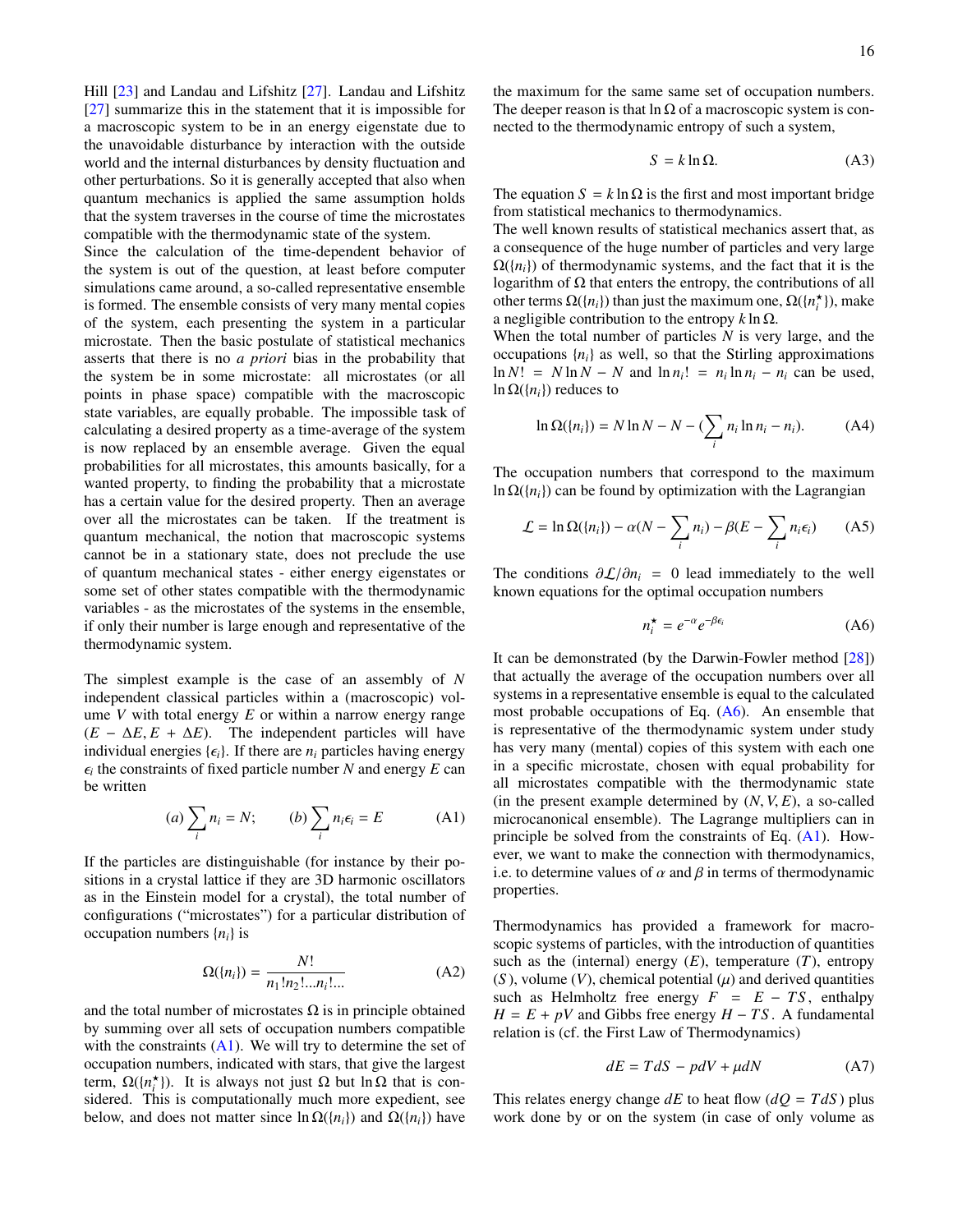external mechanical parameter, just −*pdV*) and change in particle number,  $\mu dN$ , each particle addition (removal) bringing increase (decrease) of the internal energy (note the extensivity property of the energy).

Now from Eq. [\(A7\)](#page-15-0) several relations follow, for instance

<span id="page-16-1"></span>
$$
\left(\frac{\partial S}{\partial E}\right)_{N,V} = \frac{1}{T}
$$
 (A8)

and

<span id="page-16-0"></span>
$$
\mu = \left(\frac{\partial E}{\partial N}\right)_{V,S} = -T \left(\frac{\partial S}{\partial N}\right)_{V,E}
$$
(A9)

Comparing these thermodynamic results with the relations obtained from statistical mechanics affords a connection of the statistical mechanical parameters  $\alpha$  and  $\beta$  with thermodynamic quantities. By substituting  $n_i^{\star}$  [\(A6\)](#page-15-2) into  $\Omega({n_i})$  [\(A2\)](#page-15-3) and using  $S = k \ln \Omega$  [\(A3\)](#page-15-4), one obtains

$$
\left(\frac{\partial S}{\partial E}\right)_{N,V} = k\beta \tag{A10}
$$

Hence, using [\(A8\)](#page-16-1)

<span id="page-16-4"></span>
$$
\beta = \frac{1}{kT} \tag{A11}
$$

giving for the probability that a particle has energy  $\epsilon_i$  the well known expression known expression

<span id="page-16-2"></span>
$$
p_i = \frac{n_i^{\star}}{N} = \frac{e^{-\epsilon_i/kT}}{\sum_i e^{-\epsilon_i/kT}}
$$
 (A12)

where  $(\sum_i e^{-\beta \epsilon_i})$  is called the (one-particle) partition function. To determine  $\alpha$  we use the  $n_i^*$  of Eq. [\(A6\)](#page-15-2) and then [\(A9\)](#page-16-0) gives, together of course with  $S = k \ln O(43)$  the result together of course with  $S = k \ln \Omega$  [\(A3\)](#page-15-4), the result

<span id="page-16-3"></span>
$$
\alpha = \frac{-\mu}{kT} \tag{A13}
$$

So *if* the system we are representing with the ensemble is a thermodynamic system, for which the temperature *T* is a defined attribute, and the chemical potential  $\mu$  as well, the Lagrange multiplier  $\beta$  can be identified with  $1/kT$  and  $\alpha$  with  $-\mu/kT$ . If not, then of course not.

In connection with this thermodynamic interpretation of  $\alpha$  and  $\beta$  a short remark on the concept of equilibrium is in order  $[21, 25, 28]$  $[21, 25, 28]$  $[21, 25, 28]$  $[21, 25, 28]$  $[21, 25, 28]$ . Let us consider two systems  $A_1$  and  $A_2$ with macrostates  $(N_1, V_1, E_1)$  and  $(N_2, V_2, E_2)$  respectively. The corresponding numbers of microstates are  $\Omega_1(N_1, V_1, E_1)$ and  $\Omega_2(N_2, V_2, E_2)$  and the total energy is  $E^{total} = E_1 + E_2$ .<br>If we bring these systems into contact, so that energy can be If we bring these systems into contact, so that energy can be exchanged but not particles (so they are separated by a heat conducting wall through which particles cannot pass) at any time *t* the total system will have a number of microstates dependent on the energies at that moment

$$
\Omega^{total} = \Omega_1(E_1)\Omega_2(E_2) = \Omega_1(E_1)\Omega_2(E^{total} - E_1) \qquad (A14)
$$

Equilibrium means that a distribution of energy over the two systems will be reached at which the number of microstates  $\Omega^{total}(E^{total}, E_1)$  is maximum. For macroscopic systems with their very many microstates it can be inferred that when the their very many microstates it can be inferred that when the energy distribution is such that the number of microstates is a maximum, this number of microstates will be overwhelmingly larger than for an even slight departure from this optimum distribution. So the system will spend virtually all its time at this optimum energy distribution, which is what we perceive as equilibrium. We must have for the equilibrium  $E_1$  and  $E_2$ 

$$
\frac{\partial \Omega^{total}}{\partial E_1} = \frac{\partial \Omega_1(E_1)}{\partial E_1} \Omega_2(E_2) + \Omega_1(E_1) \frac{\partial \Omega_2(E_2)}{\partial E_2} \frac{\partial E_2}{\partial E_1} \quad (A15)
$$

With  $\partial E_2/\partial E_1 = -1$  one obtains as condition for equilibrium

$$
\frac{\partial \ln \Omega_1(E_1)}{\partial E_1} = \frac{\partial \ln \Omega_2(E_2)}{\partial E_2}
$$
 (A16)

With the established connection  $S = k \ln \Omega$  [\(A3\)](#page-15-4) and Eq. [\(A8\)](#page-16-1) we note that equilibrium corresponds to  $T_1 = T_2$ . This also holds when  $\Omega_1$  simply applies to a part of a total system, and  $\Omega_2$  to the rest of the system, with the same type of particles everywhere and the particle density everywhere the same  $(N_1/V_1 = N_2/V_2)$ . An essential requirement for a thermodynamic system in equilibrium is that temperature can be measured and be the same in every (macroscopic) part (cf. the fundamental Zeroth Law of Thermodynamics). Allowing also particles to be exchanged between the two (sub)systems, it can be seen that the same holds for the chemical potential, i.e.  $\mu_1 = \mu_2$  for equilibrium between two systems with the same type of particle, or for (macroscopic) subpartitions of a thermodynamic system.

At this point we stress that the derivation of the occupation number distribution  $(A12)$  hinges on two conditions: a) the statistical mechanical derivation requires primarily that huge numbers of particles are involved; b) the introduction of physical meaning (temperature, chemical potential) for the constants in the statistical expressions requires that the target system to which the statistics is applied is a *bona fide* thermodynamic system, i.e. the system is macroscopic (in the order of  $10^{23}$  particles) and in equilibrium, with a uniform temperature and chemical potential.

So it is essential that we are dealing with a very large total particle number, but other aspects of our example above are not important. For instance, for the more relevant case (even classically) of indistinguishable particles, as in the ideal gas of noninteracting particles,  $\Omega({n_i})$  has to be divided by *N*!,

$$
\Omega(\{n_i\}) = \frac{1}{n_1! n_2! \dots n_i! \dots}.
$$
\n(A17)

This makes little change since the *N*! factor leads to the constant term  $\ln N!$  in the Lagrangian  $(A5)$  that does not have any effect in the equations <sup>∂</sup>L/∂*n<sup>i</sup>* <sup>=</sup> 0. The circumstance that we may also suppose the occupation numbers  ${n_i}$  to be large, which made the derivation above especially simple, allowing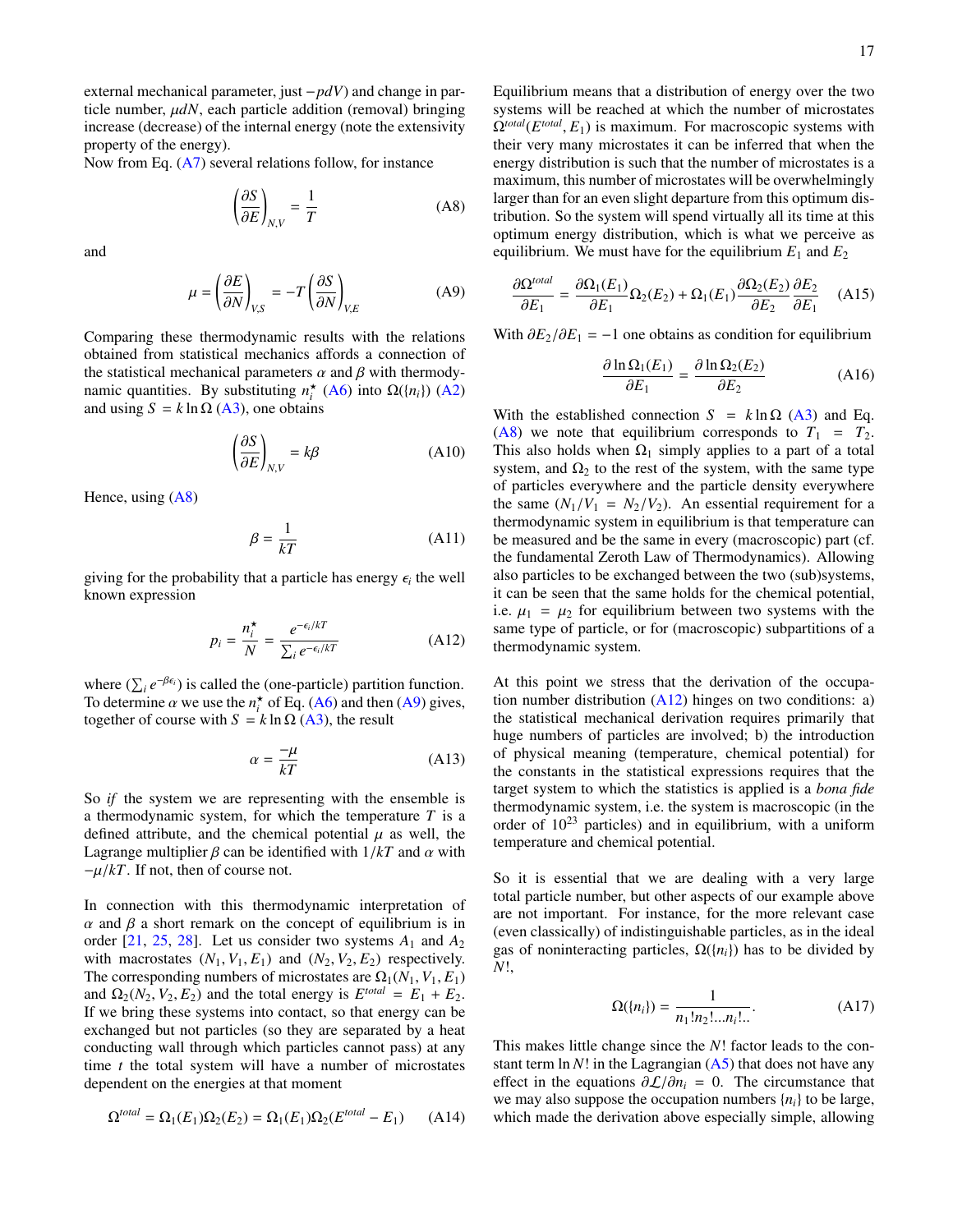the Stirling approximation of  $\ln n_i!$  to be used, is often not fulfilled. An obvious example is a gas of independent electrons (fermions) where the occupation of a given quantum mechanical one-particle state (e.g. a translational energy eigenstate) can only be 0 or 1. Then of course the derivation has to be adapted. In that case the occupation number distribution takes the form

$$
n_i^* = \frac{1}{e^{\alpha + \beta \epsilon_i} + 1} \tag{A18}
$$

Again this can be related to the temperature and chemical potential of the electron gas, given of course that it conforms to the requirements of a thermodynamic system (very many particles, in equilibrium with temperature *T* and chemical potential  $\mu$ ). Again the relations [\(A13\)](#page-16-3) and [\(A11\)](#page-16-4) are obtained for  $\alpha$  and  $\beta$  and the well-known Fermi- Dirac occupations result for the average occupations

<span id="page-17-2"></span>
$$
n_i^* = \frac{1}{e^{-(\epsilon_i - \mu)/kT} + 1} \tag{A19}
$$

The earlier discussion has used the microcanonical ensemble. Sometimes, mostly for calculational expedience, it is easier to use another type of ensemble, the canonical and grand canonical ensembles being best known. In these cases the constraints on the total energy of the thermodynamic system (canonical ensemble) or on both the number of particles and the total energy (grand canonical ensemble) are no longer maintained. This does not prohibit the applicability of the results to the thermodynamic system, even if that still has fixed particle number and energy. If the average particle number *N* or both the average energy  $(\overline{E})$  and particle number  $(\overline{N})$  are equal to the corresponding quantities in the thermodynamic system, the results are applicable since the deviations from the average have virtually no weight.

In connection with the main text our interest is in the grand canonical ensemble [\[23–](#page-20-21)[28\]](#page-20-20). We note that in that case only the *total* number of particles in the whole ensemble of N members, and the *total* energy  $\mathcal E$  of the ensemble are fixed, which are in terms of the averages per system just  $N\overline{N}$  and  $N\overline{E}$ . Let  $n_{i,s}$  denote the number of systems that have at any time *t N<sub>i</sub>* particles and energy *E<sup>s</sup>* . So we have the relations

$$
\sum_{i,s} n_{i,s} = \mathcal{N}
$$
\n
$$
\sum_{i,s} n_{i,s} N_i = \mathcal{N}\overline{N}
$$
\n
$$
\sum_{i,s} n_{i,s} E_s = \mathcal{N}\overline{E}
$$
\n(A20)

Note that we no longer use independent particles, but allow for interactions between them so that the system has a total energy  $E<sub>s</sub>$  that may not be a sum of single particle energies. Any set of numbers  ${n_{i,s}}$  represents one of the possible distributions of particles and energy among the members of the ensemble. The number of ways in which this distribution can be realized is

$$
\Omega[\{n_{i,s}\}] = \frac{N!}{\prod_{i,s} n_{i,s}!}
$$
 (A21)

Again performing an optimization of the distribution numbers so that  $\ln \Omega[\{n_{i,s}\}]$  is maximized, with the constraints on total number N of systems in the ensemble and total energy  $N\overline{E}$  =  $\mathcal E$  of Eq. [\(A20\)](#page-17-3) with Lagrange multipliers α and β one arrives at

<span id="page-17-0"></span>
$$
p(N_i, E_s) = \frac{n_{i,s}^{\star}}{N} = \frac{\exp(-\alpha N_i - \beta E_s)}{\sum_{i,s} \exp(-\alpha N_i - \beta E_s)}
$$
(A22)

It can be proved again that the maximum  $n_{i,s}^{\star}$  is actually equal to the ensemble average,  $\langle n_{i,s} \rangle = n_{i,s}^{\star}$ . We stress that the deriva-<br>tion relies on buse numbers, this time a buse number of sys $i$ ,  $i_{i,s}$ ,  $i_{i,s}$ ,  $i_{i,s}$ ,  $i_{i,s}$ ,  $i_{i,s}$ ,  $i_{i,s}$ ,  $i_{i,s}$ ,  $i_{i,s}$ ,  $i_{i,s}$ ,  $i_{i,s}$ ,  $i_{i,s}$ ,  $i_{i,s}$ ,  $i_{i,s}$ ,  $i_{i,s}$ ,  $i_{i,s}$ ,  $i_{i,s}$ ,  $i_{i,s}$ ,  $i_{i,s}$ ,  $i_{i,s}$ ,  $i_{i,s}$ ,  $i_{i,s}$ ,  $i_{i,s}$ ,  $i_{i,s}$ ,  $i_{i,s}$ , tems in the ensemble. In principle the limit  $N \to \infty$  can be taken and also the  $n_{i,s}$  can be taken to be very large, so Stirling's approximations  $\ln N! = N \ln N - N$  and  $\ln n_{i,s}! =$  $n_{i,s}$  ln  $n_{i,s} - n_{i,s}$  can be used. The large number of systems is expansion to make the optimum distribution important in the is crucial to make the optimum distribution important in the sense that any other (even slightly deviating) distribution has comparatively negligible occurrence.

This ensemble is a mental construct that serves to obtain the time-average of quantities by averaging over the members of the ensemble. In order to establish that it is representative of a thermodynamic system, with number of particles *N* equal to the ensemble average *N* and energy *E* equal to the ensemble average *E*, we have to give the Lagrange multipliers  $\alpha$  and  $\beta$  of Eq. [\(A22\)](#page-17-0) a physical meaning. The bridge from statistical mechanical quantities to thermodynamic ones is again the First Law [\(A7\)](#page-15-0). Expressing  $\alpha$  and  $\beta$  in terms of thermodynamic properties of the target system is more involved than in the simple case of the microcanonical ensemble above, see e.g. Ref. [\[28\]](#page-20-20), Ch. 4.3. But *if* the system which we represent with a grand canonical ensemble is a *bona fide* equilibrium thermodynamic system, with a temperature *T* and with a chemical potential  $\mu$  for the particles, to which the First Law applies, one finds again the meanings  $\alpha = -\mu/kT$  [\(A13\)](#page-16-3) and  $\beta = 1/kT$ [\(A11\)](#page-16-4). As for any thermodynamic system, the numbers of particles *N* must be very large in order to have well defined  $\mu$  and *T*. We thus arrive at the well known expression for the distribution of the members of the grand canonical ensemble that is representative of a  $(\mu, V, T)$  thermodynamic system,

<span id="page-17-1"></span>
$$
p(N_i, E_s) = \frac{\exp(\mu N_i - E_s)/kT}{\sum_{i,s} \exp(\mu N_i - E_s)/kT}
$$
 (A23)

<span id="page-17-3"></span>The denominator is the partition function in the case of the grand canonical ensemble.

Summarizing, Eq.  $(A23)$  is valid for an ensemble with very many members and for a target thermodynamic system in equilibrium at a temperature *T* with very many particles at chemical potential  $\mu$ . The ensembles discussed in the main text, with a few members which consist of the electrons in an atom or molecule in specific energy eigenstates, fall far short of the requirements to qualify as grand canonical ensembles: the number of ensemble members  $N$  should be very large to enable the statistical derivation of  $(A22)$  and the numbers of particles (electrons) in each system should be very large in order for them to constitute a thermodynamic system in equilibrium and provide [\(A23\)](#page-17-1).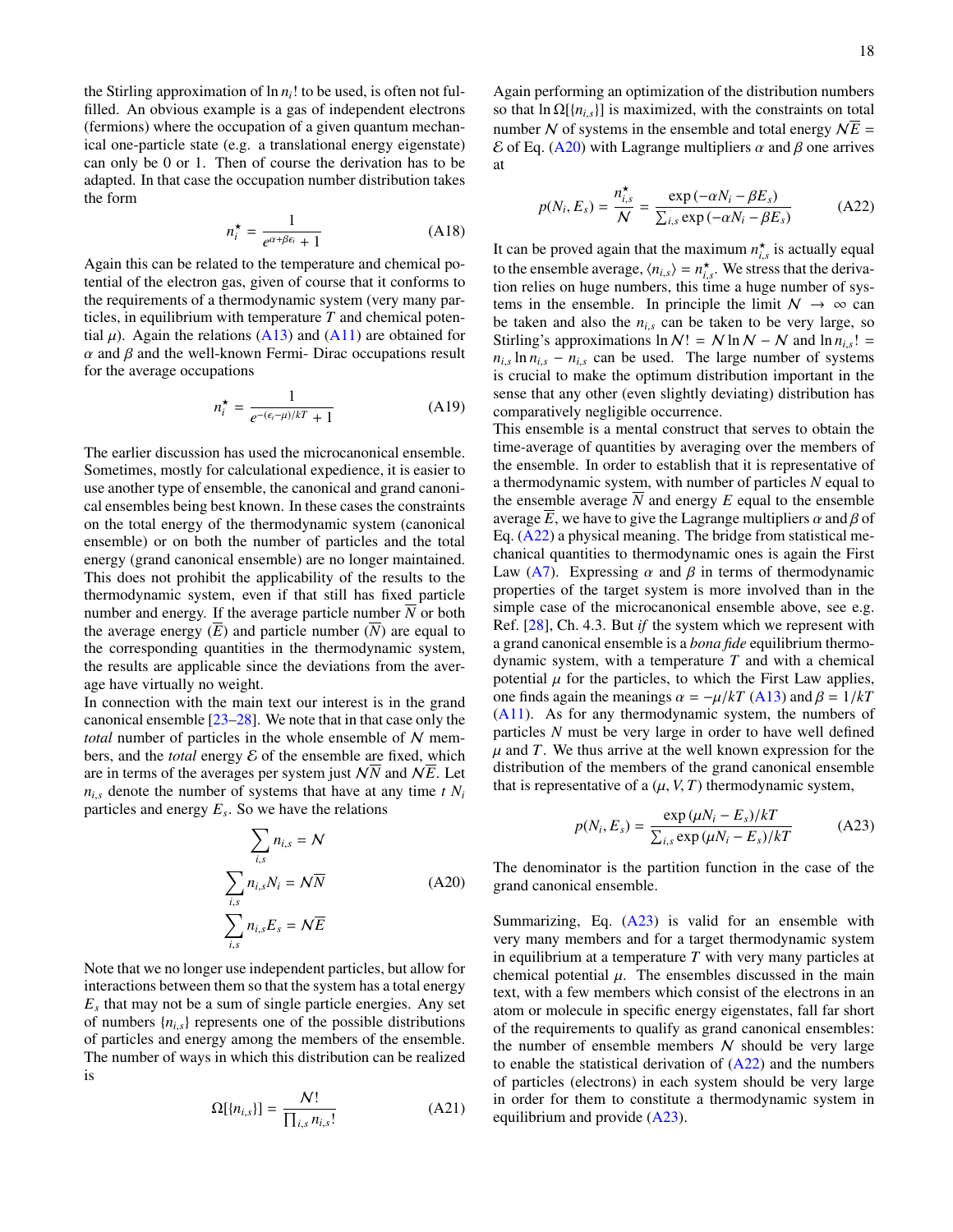# <span id="page-18-0"></span>Appendix B: Chemical potential and temperature of particles in small (non-thermodynamic) systems which are subsystems of thermodynamic systems

In statistical mechanics often contact of a thermodynamic system with a huge reservoir is imagined in order to fix properties like the temperature, or both temperature and chemical potential, of the system. The precise details of the reservoir are sometimes not important (for instance when it serves to establish the temperature by heat exchange) but sometimes they are (for instance when particle exchange between reservoir and system is supposed to take place). In the latter case the particles must be identical in reservoir and system. A straightforward realization is to contemplate partitioning a macroscopic thermodynamic system into N parts by inserting walls that are thought to be permeable for heat and particles. In a further abstraction the walls may be supposed to be not physical but just mathematical planes that effect the imaginary partitioning  $[25, 27]$  $[25, 27]$  $[25, 27]$ . Obviously then the number of particles in each partition ("thermodynamic system") will fluctuate, all the other partitions taking the role of the reservoir. Clearly, to have equilibrium we need equality of the temperature and chemical potential in the central partition and the rest of the system. The set of all partitions may also serve as a physical realization of the ensemble (in this case a grand canonical ensemble).

Let us stress that the GC ensemble is a  $(\mu, V, T)$  ensemble: the members of the ensemble should be characterized by a (common) chemical potential  $\mu$  and temperature  $T$ , which is thought to be effected by embedding in a huge reservoir (which may or may not be formed by all the other members). The summation in the grand partition function extends in principle over all particle numbers, and the associated energy levels, and the constancy of  $\mu$  and  $T$  might seem a bit problematic at the very low particle numbers. However, this is a moot point, the probability distribution  $(A22)$  peaks extremely at the particle number and energy of the actual thermodynamic system and the few terms at low particle number have essentially zero contribution.

The role of the reservoir to establish temperature and chemical potential is unproblematic when the system itself is a thermodynamic system in equlibrium (both within itself and with the reservoir) because then the chemical potential and temperature of the particles in the system are unambiguously defined. But what about a system that is so small that it does not qualify as thermodynamic system, and  $\mu$  and  $T$  cannot be defined for the isolated small system? That this is possible is the underlying assumption when one imagines an atom to be "in contact" with a reservoir, from which the electrons in the atom are supposed to derive a chemical potential and temperature.

This is a subtle issue. In what sense such thermodynamic attributes can be associated with small (non-thermodynamic) systems may be elucidated with two examples that are discussed below.

a) Thermal ionization of atoms.

Perhaps the closest we can come to the physical realization of the concept of electrons in atoms and their ions in contact with a reservoir that determines temperature and chemical potential is the case of thermal ionization of atoms or molecules. This ionization can be realized in a mixed gas of electrons and M and  $M<sup>+</sup>$  particles in a given container at such high temperature that there is at least some degree of ionization. One can put the container in a reservoir (huge heat bath) to fix its temperature. If one considers a thought experiment where the (electrons in the) molecules are brought into contact with an electron reservoir, the gas of electrons in the container can be taken to be a physical realization of the reservoir with which the M and  $M<sup>+</sup>$  molecules are in contact. We assume that an equilibrium will be established in this gas of M atoms,  $M^+$ ions and "free" electrons. There must be interaction between the particles, in this case pretty violent in order to lead to ionization, but this is allowed and even necessary in statistical mechanics in order to attain and maintain equilibrium. Interaction of the reservoir with the system is always necessary, for the reservoir to exert its function of providing heat and particles, and for equilibrium to be established between reservoir and system. It is only required that the particles are "free" in the sense that they spend an overwhelmingly large part of their time as undisturbed free particles, with only brief moments of the disturbances that effect the equilibrium. The equilibrium

<span id="page-18-1"></span>
$$
M^+ + e^- \leftrightarrows M \tag{B1}
$$

is just like a chemical equilibrium between atoms A and B that can form a molecule AB:

$$
A + B \leftrightarrows AB. \tag{B2}
$$

Thermal ionization is actually a textbook example of application of the theory of chemical equilibrium. At the very high temperatures where ionization starts to play a role the various particles will approach the behavior of an ideal classical gas in the given volume at the given temperature. The ionization problem then reverts to the simplest case of chemical equilibrium, namely the one in an ideal gas of the participating species (see e.g. Rushbrooke [\[22\]](#page-20-40), Ch. XI, XII). There are two independent components, for instance M and *e* − , that the experimenter can vary, the actual numbers of free  $M^+$ ,  $e^-$  and combined M species in the container are then determined by the chemical equilibrium. For clarity of presentation we use the notation A, B and AB for the  $M^+$ ,  $e^-$  and M respectively, which emphasizes that M is really a composite particle. The actually present species of free A atoms, free B atoms and free AB molecules are denoted 1, 2 and 12 respectively (note there are two independent components, and three species). The chemical potential of a component can be worked out as

$$
\mu_A = \left(\frac{\partial F}{\partial N_A}\right)_{N_B, V, T} = -kT \ln \frac{z_A}{N_1^{\star}} \tag{B3}
$$

where  $N_1^*$  is the number of particles of species 1 (free  $M^+$  ions in the container) at equilibrium and  $z_A$  is the single particle partition function  $z_A = \sum_i e^{-\epsilon_i^A/kT}$  (forgetting about possible degeneracies). In this derivation full account has to be taken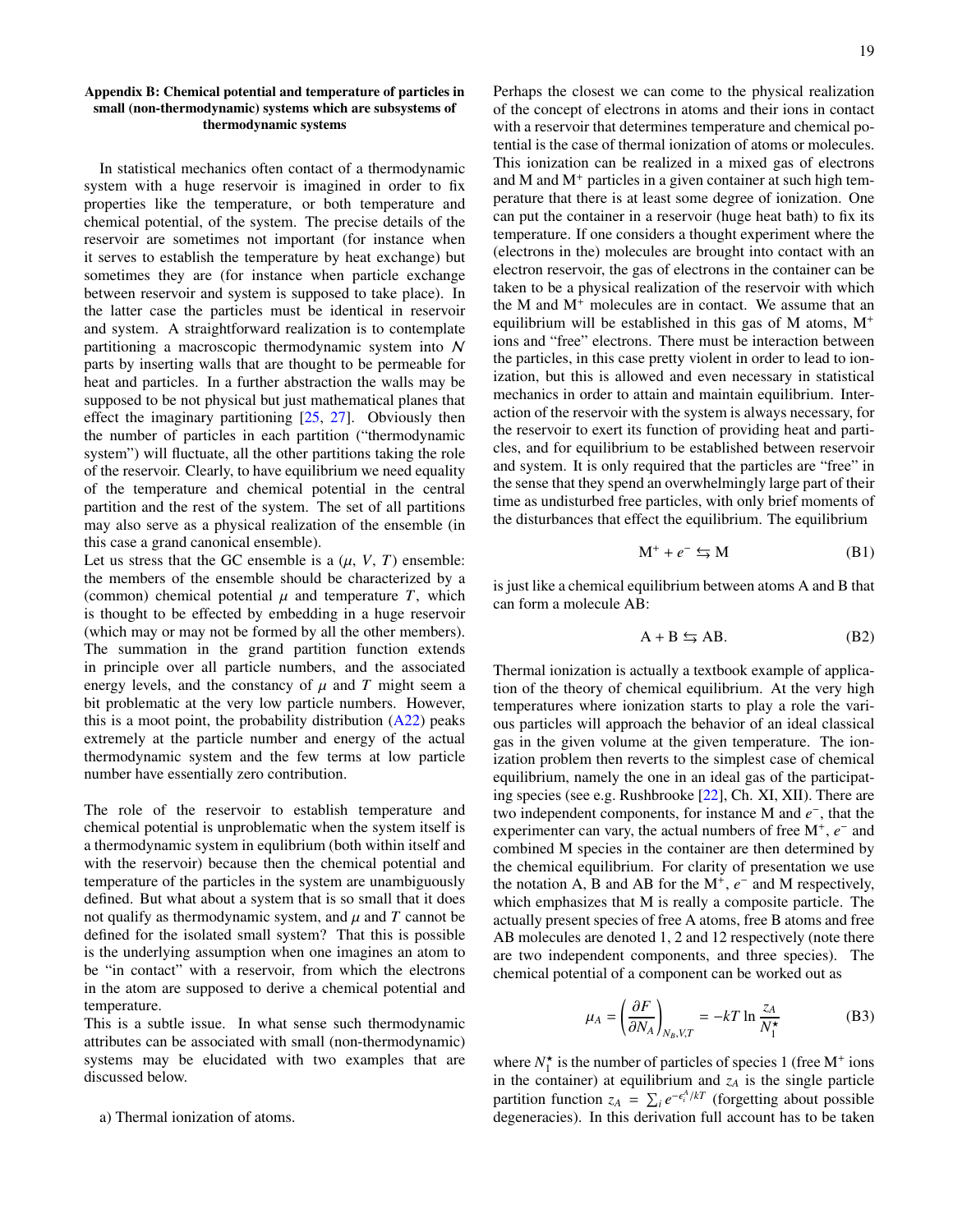of the fact that the free energy has to be expressed with the partition functions of all species,

$$
F = -kT \ln \frac{Z_A^{N_1^*} N_2^*}{N_1^*! N_2^*! N_{12}^*!}
$$
 (B4)

with the relations

$$
N_1^* + N_{12}^* = N_A
$$
  
\n
$$
N_2^* + N_{12}^* = N_B
$$
 (B5)

It is remarkable that the chemical potential of A particles is just the same as the chemical potential  $\mu_1$  of a gas of  $N_1^*$ <br>independent A particles in the given volume at temperature independent A particles in the given volume at temperature *T*. But  $\mu_A$  is a *global* property. We can add A particles to the container and have to wait for equilibrium to be established before we know how much the number  $N_1^*$  is increased and how many A particles have been used to increase the number  $N_{12}^{\star}$  of AB molecules. We can express this by saying that  $\mu_A$  is a property of the A particles in the container that cannot be reserved for only the free A particles, or for (only) the A particles in AB molecules, or indeed to a single A particle.  $\mu_A$  pertains to all A particles collectively. This is sometimes expressed by saying that also the A particles in the AB molecules "have" chemical potential  $\mu_A$ . Similarly, the particles B (i.e. the electrons in our case) "have" the chemical potential  $\mu_B$ , which is equal to  $\mu_2$  of a free electron gas with  $N_2^{\star}$  particles in the given volume, but  $\mu_B$  is again a property<br>of the B particles (the electrons) collectively including those of the B particles (the electrons) collectively, including those in the AB particles (i.e M in  $(B1)$ ). The chemical potentials  $\mu_A$  and  $\mu_B$  are global properties. This concept of a global property is more readily understandable for the temperature: it is very clear that we cannot measure the temperature of a single molecule, only the speed of a molecule can be measured at a certain instant. Such a measurement tells nothing about the temperature of the macroscopic system. The temperature is an additional piece of information on the equilibrium distribution of the particles over the accessible energy states, and does not affect the energy of a state. This is how the statement: the electrons have temperature *T* has to be understood. In the same way the global chemical potentials  $\mu_A$  and  $\mu_B$  of the A and B components (together with the chemical potentials  $\mu_1$ ,  $\mu_2$  and  $\mu_{12}$  of the species that are present) tell about the equilibrium distribution of A and B particles over free A and free B and composite AB particles [\[22\]](#page-20-40). This is expressed in the Law of Mass Action. It is to be noted that it is not possible to calculate in an independent way the chemical potential of the A particles in AB molecules. Therefore, although it would be allowed to say that at equilibrium the chemical potential of the A particles is "the same" in the gas and in the AB molecules, this is more semantics than an operational statement: one cannot determine equilibrium from the requirement that the chemical potential in the gas and in the AB molecules is the same, since the latter cannot be determined independently. These chemical potentials have no bearing on the energy eigenstates of the particles of the various species which remain determined by just the Schrödinger equation.

b) Thermodynamics of small (sub)systems.

It is sometimes possible to obtain results for small subsystems that are not by themselves a thermodynamic system (being too small) by treating the subsystem with apparently statistical mechanics relations [\[24,](#page-20-24) [30\]](#page-20-25). The prime example is a lattice of adsorption sites, to which molecules can be adsorbed. The simplest case is *M* sites that can adsorb one molecule and  $N \ll M$  adsorbed molecules that can exchange position with another molecule or an empty site (there is an equilibration mechanism). When one considers this phase to be in equilibrium with a free electron gas of certain pressure (temperature *T* and chemical potential  $\mu$ ) the Langmuir adsorption isotherm can be derived. An extension would be to have *M* sites that can adsorb up to a maximum *m* of molecules (particles) per site, with ensuing site energies  $E_i(N)$  for *N* particles adsorbed to the site. The analogy with our case of nuclei of charge *Z* that can "adsorb" up to a maximum of  $Z + 1$  electrons with ensuing energies  $E_i(N)$ ,  $0 \le N \le Z + 1$ , is evident. It should be emphasized that one starts here with a macroscopic system with very many sites, that are independent (noninteracting). Now again we assume this phase of adsorbed particles (also called a lattice gas) to be in equilibrium with a gas phase of the particles. Temperature T and chemical potential  $\mu$  are to be fixed by contact of this whole system with a suitable reservoir.

Considerable simplification in the treatment may now be achieved due to the independence of the *M* sites. The partition function for a site with *N* particles is defined as  $z(N) =$  $\sum_{j} e^{-E_{j}(N)/kT}$ . It is possible to write the grand partition function for the lattice gas of adsorbed particles (in which a summation over all particle numbers from 0 to *mM* is carried out) as a simple power of single-site "grand partition functions" (see Hill [\[24\]](#page-20-24), Ch. 7.2):

$$
Z^{GC}(\mu, T, M) = \xi(\mu, T)^M
$$
 (B6)

with

<span id="page-19-0"></span>
$$
\xi(\mu, T) = \sum_{N=0}^{m} z(N)e^{\mu N/kT} = \sum_{N=0}^{m} \sum_{j} e^{(\mu N - E_j(N))/kT}
$$
 (B7)

 $\xi(\mu, T)$  looks like a grand canonical partition function of a single site, i.e. of a small system of maximum *m* particles with energies  $E_i(N)$ . The important point, however, is that this is not a genuine "grand partition function" for a macroscopic thermodynamic system with many particles, for which  $\mu$  and *T* are defined properties (can be measured). The maximum particle number  $m$  is small. The quantities  $\mu$  and  $T$  featuring in  $\xi(\mu, T)$  are determined by the true large thermodynamic system of which a single site is a subsystem. If such subsystems are independent of each other one can use the subsystem "grand partition function"  $\xi(\mu, T)$  to simplify some calculations. For instance it can be shown that the average number of particles at a site can be determined from the site "GC partition function". To see this we consider a grand canonical ensemble of the lattice gas systems. The average number of particles in the lattice gas can now be found with the usual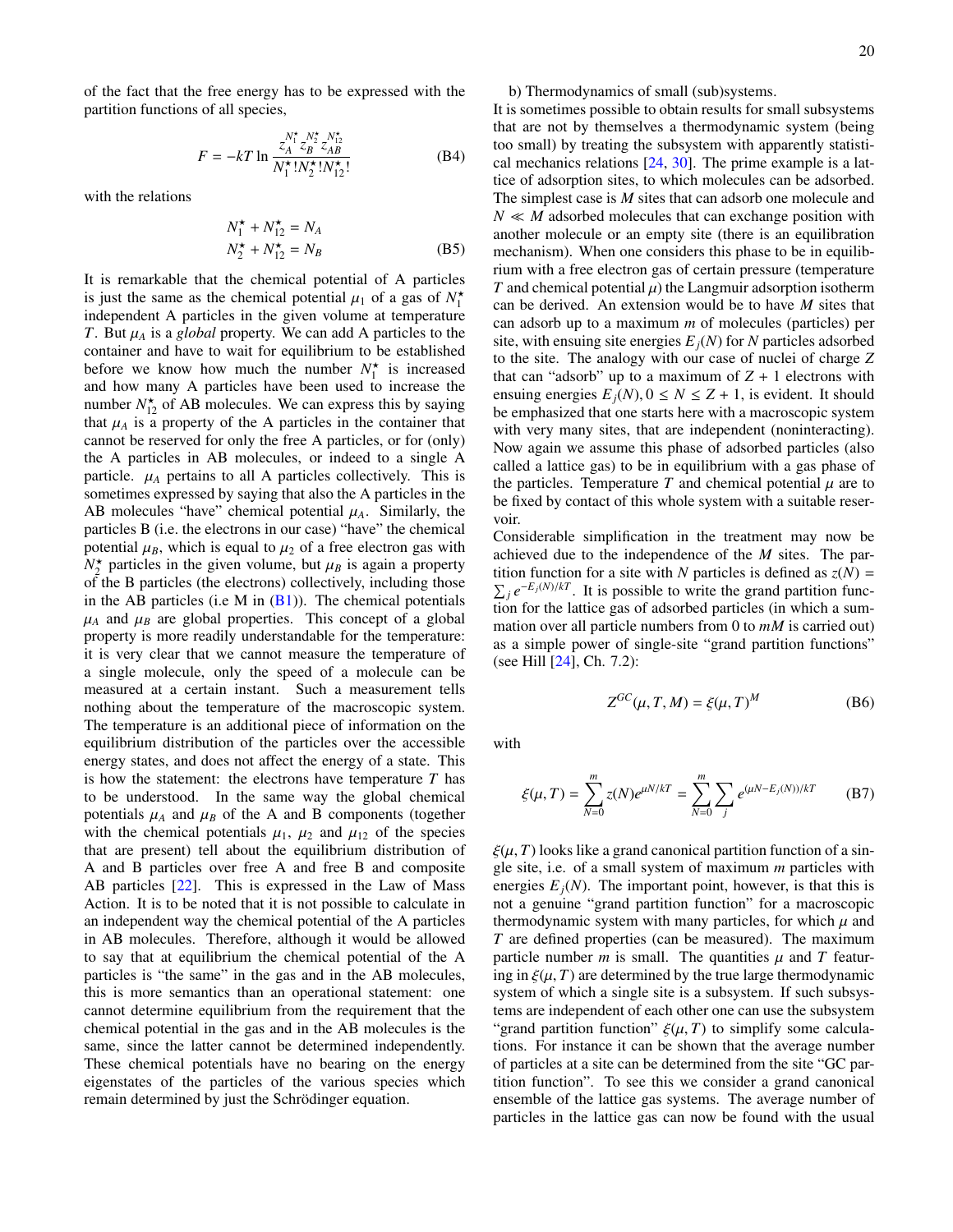$$
\overline{P} = kT \frac{\partial \ln Z^{GC}(\mu, T)}{\partial \mu} = \frac{kT}{Z^{GC}} M \xi^{M-1} \frac{\partial \xi}{\partial \mu}
$$

$$
= MkT \frac{\partial \ln \xi}{\partial \mu}
$$
(B8)

This shows that the average number of particles per site  $\overline{N}$ , which is  $\overline{P}/M$ , can also be obtained as

$$
\overline{N} = kT \frac{\partial \ln \xi}{\partial \mu}
$$
 (B9)

which agrees with Eq.  $(B7)$ .

So this leaves the impression that the determination of e.g. an average particle number can be achieved with a small system "grand partition function". But it is important to realize that the derivation proceeded from the total thermodynamic system, and that this system is needed to give meaning to the chemical potential  $\mu$  and temperature  $T$  that feature in the single site "grand partition function". These are collective properties of the macroscopic thermodynamic system of a gas of particles in equilibrium with an array of many adsorption sites. They cannot be determined in an independent way for the small system of maximum *m* particles bound to a single site, they are simply not attributes of such a system. And again, the energies  $E_i(N)$  of the single site systems (solutions to the Schrödinger equation) are input to the thermodynamic treatment, they do not depend on or are in any way affected by the  $\mu$  and  $T$  that feature in this application of statistical thermodynamics.

- <span id="page-20-0"></span>[1] P. Hohenberg and W. Kohn, *Phys. Rev.*, 1964, 136, B864.
- <span id="page-20-1"></span>[2] R. G. Parr, R. A. Donnelly, M. Levy and W. E. Palke, *J. Chem. Phys.*, 1978, 68, 3801.
- <span id="page-20-2"></span>[3] P. Geerlings, F. De Proft and W. Langenaeker, *Chem. Rev.*, 2003, 103, 1793 – 1873.
- <span id="page-20-3"></span>[4] T. Clarys, F. De Proft and P. Geerlings, *Phys. Chem. Chem. Phys.*, 2021, 23, 990 – 1005.
- <span id="page-20-4"></span>[5] E. J. Baerends, *Molec. Phys.*, 2020, 118, e1612955.
- <span id="page-20-5"></span>[6] R. M. Dreizler and E. K. U. Gross, *Density Functional Theory: An Approach to the Quantum Many-Body Problem*, Springer-Verlag, Berlin Heidelberg, 1990.
- <span id="page-20-6"></span>[7] J. P. Perdew, R. G. Parr, M. Levy and J. L. Balduz, *Phys. Rev. Lett.*, 1982, 49, 1691–1694.
- <span id="page-20-7"></span>[8] J. F. Janak, *Phys. Rev. B*, 1978, 18, 7165.
- <span id="page-20-8"></span>[9] E. J. Baerends, *J. Chem. Phys.*, 2018, 149, 054105.
- <span id="page-20-9"></span>[10] J. C. Slater, J. B. Mann, T. M. Wilson and J. H. Wood, *Phys. Rev.*, 1969, 184, 672.
- <span id="page-20-37"></span>[11] J. C. Slater, *Adv. Quantum Chem.*, 1972, 6, 1–92.
- <span id="page-20-10"></span>[12] J. C. Slater, *The self-consistent field for molecules and solids: Quantum theory of molecules and solids, Vol. 4*, McGraw- —Hill, Inc., New York, 1974.
- <span id="page-20-11"></span>[13] R. G. Parr and L. J. Bartolotti, *J. Phys. Chem.*, 1983, 87, 2810– 2815.
- <span id="page-20-12"></span>[14] E. H. Lieb, *Int. J. Quant. Chem.*, 1983, 24, 243–277.
- <span id="page-20-13"></span>[15] E. J. Baerends, O. V. Gritsenko and R. van Meer, *Phys. Chem. Chem. Phys.*, 2013, 15, 16408–16425.
- <span id="page-20-14"></span>[16] J. P. Perdew and M. Levy, *Phys. Rev. Lett.*, 1983, 51, 1884 – 1887.
- <span id="page-20-15"></span>[17] R. van Leeuwen, O. Gritsenko and E. J. Baerends, *Top. Curr. Chem.*, 1996, 180, 107 – 167.
- <span id="page-20-16"></span>[18] J. P. Perdew, in *Density Functional Methods in Physics*, ed. R. M. Dreizler and J. da Providencia, Plenum, New York, 1985, vol. 123 of NATO Advanced Study Institute Series B: Physics, pp. 265–308.
- <span id="page-20-17"></span>[19] F. Sagredo and K. Burke, *J. Chem. Theor. Comp.*, 2020, 16, 7225–7231.
- <span id="page-20-18"></span>[20] E. P. Gyftopoulos and G. N. Hatsopoulos, *Proc. Natl. Acad. Sci. USA*, 1968, 60, 786–793.
- <span id="page-20-19"></span>[21] R. C. Tolman, *The principles of statistical mechanics*, Oxford University Press, London, 1938.
- <span id="page-20-40"></span>[22] G. S. Rushbrooke, *Introduction to statistical mechanics*, Oxford

University Press, London, 1949.

- <span id="page-20-21"></span>[23] T. L. Hill, *Statistical Mechanics. Principles and selected applications*, McGraw-Hill, New York, 1956.
- <span id="page-20-24"></span>[24] T. L. Hill, *Introduction to statistical thermodynamics*, Addison-Wesley, Reading, Mass., 1960.
- <span id="page-20-39"></span>[25] P. T. Landsberg, *Thermodynamics with quantum statistical illustrations*, Interscience Publishers, New York - London, 1961.
- <span id="page-20-23"></span>[26] F. Reif, *Fundamentals of statistical and thermal physics*, Mc-Graw-Hill, New York, 1965.
- <span id="page-20-38"></span>[27] L. D. Landau and E. M. Lifshitz, *Statistical Physics, Part 1, 3rd Ed.*, Elsevier, 1980, vol. 5.
- <span id="page-20-20"></span>[28] R. K. Pathria and P. D. Beale, *Statistical Mechanics, Third Ed.*, Elsevier, Amsterdam, 2011.
- <span id="page-20-22"></span>[29] T. L. Hill, *Thermodynamics of small systems. Part I and II*, W. A. Benjamin, Inc., New York, 1964.
- <span id="page-20-25"></span>[30] W. Briels, *private communication*, 2022.
- <span id="page-20-26"></span>[31] C. O. Almbladh and U. von Barth, in *Density Functional Methods in Physics*, ed. R. M. Dreizler and J. da Providencia, Plenum, New York, 1985, vol. 123 of NATO Advanced Study Institue Series B: Physics.
- <span id="page-20-27"></span>[32] O. V. Gritsenko and E. J. Baerends, *Phys. Rev. A*, 1996, 54, 1957–1972.
- <span id="page-20-28"></span>[33] D. G. Tempel, T. J. Martínez and N. T. Maitra, *J. Chem. Theor. Comp.*, 2009, 5, 770 – 780.
- <span id="page-20-29"></span>[34] P. Elliott, J. I. Fuks, A. Rubio and N. T. Maitra, *Phys. Rev. Lett.*, 2012, 109, 266404.
- <span id="page-20-30"></span>[35] K. Luo, J. I. Fuks, E. D. Sandoval, P. Elliott and N. P. Maitra, *J. Chem. Phys.*, 2014, 140, 18A515.
- <span id="page-20-31"></span>[36] S. Giarusso, S. Vuckovic and P. Gori-Giorgi, *J. Chem. Theory Comput.*, 2018, 14, 4151–4167.
- <span id="page-20-32"></span>[37] J. B. Krieger, U. Li and G. J. Iafrate, *Phys. Rev. A*, 1992, 45, 101–126.
- [38] O. Gritsenko, R. van Leeuwen and E. J. Baerends, *J. Chem. Phys.*, 1994, 101, 8955–8963.
- <span id="page-20-33"></span>[39] O. V. Gritsenko, R. van Leeuwen, E. van Lenthe and E. J. Baerends, *Phys. Rev. A*, 1995, 51, 1944.
- <span id="page-20-34"></span>[40] M. Grüning, A. Marini and A. Rubio, *J. Chem. Phys.*, 2006, 124, 154108.
- <span id="page-20-35"></span>[41] O. V. Gritsenko, L. Mentel and E. J. Baerends, *J. Chem. Phys.*, 2016, 144, 204114.
- <span id="page-20-36"></span>[42] R. van Meer, O. V. Gritsenko and E. J. Baerends, *J. Chem. The-*